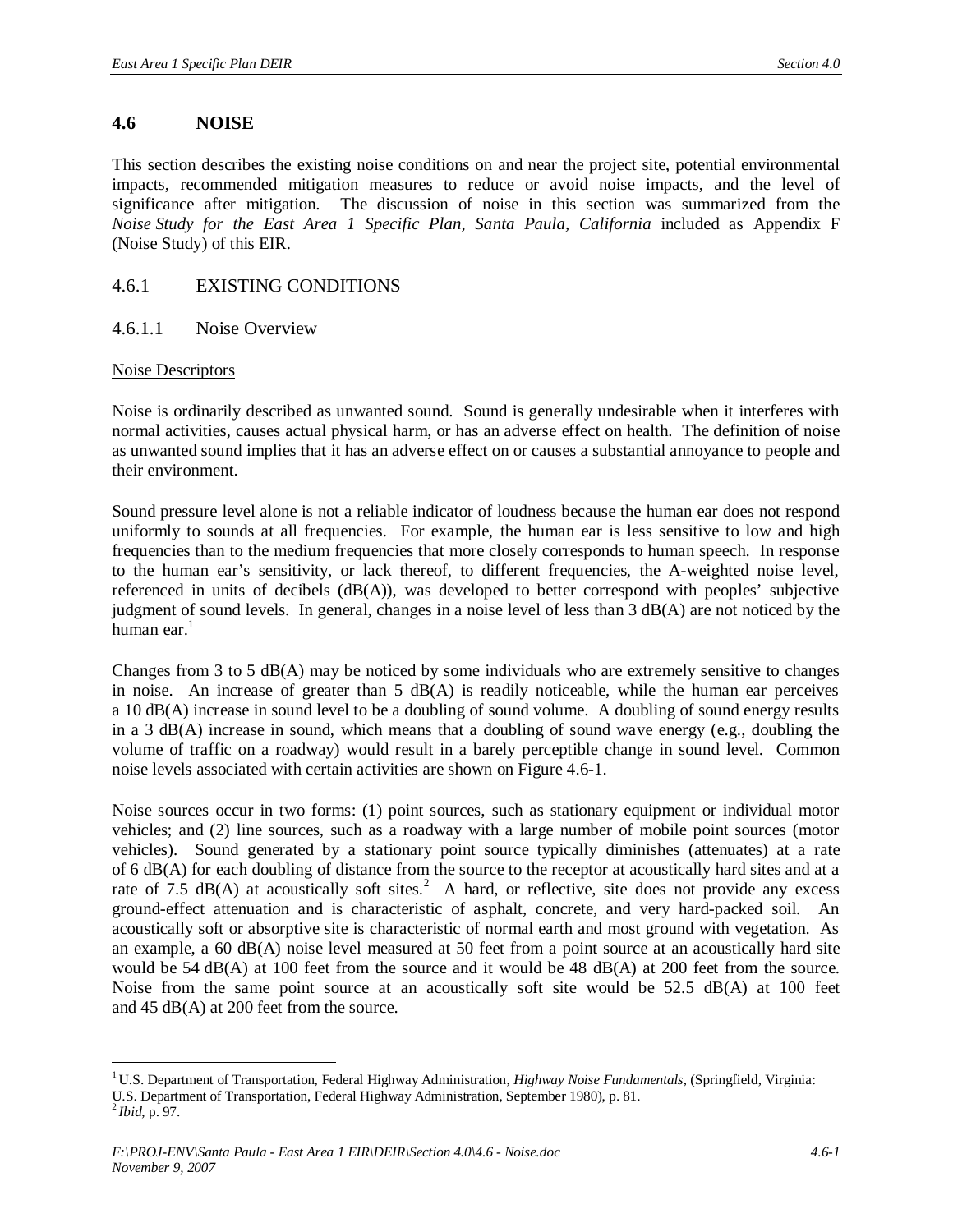

**Source:** Impact Sciences, Inc. - March 2007

# Figure 4.6-1 **Common Noise Levels**

**E A S T A R E A 1 S P E C I F I C P L A N**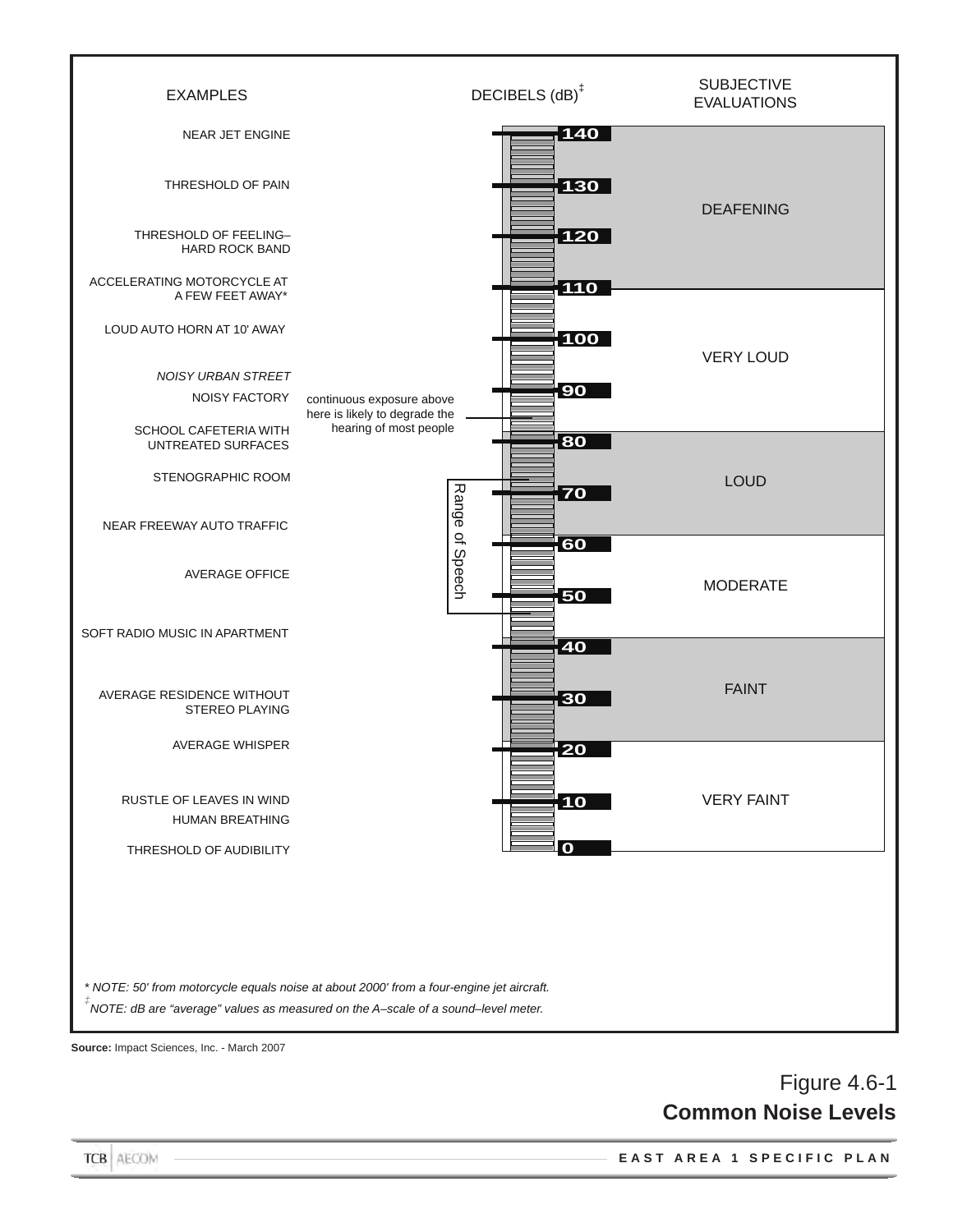Sound generated by a line source typically attenuates at a rate of 3 dB(A) and 4.5 dB(A) per doubling of distance from the source to the receptor for hard and soft sites, respectively.<sup>3</sup> Artificial or natural barriers can also attenuate sound levels. Solid walls and berms may reduce noise levels by 5 to 10  $dB(A)$ .<sup>4</sup> The minimum attenuation of exterior to interior noise provided by typical structures in California is provided in Table 4.6-1.

| <b>BUILDING TYPE</b>         | <b>OPEN WINDOWS</b> | <b>CLOSED WINDOWS*</b> |
|------------------------------|---------------------|------------------------|
| Residences                   |                     |                        |
| Schools                      |                     | 25                     |
| Churches                     | 20                  | 30                     |
| Hospitals/Convalescent Homes |                     | 25                     |
| <b>Offices</b>               |                     | 25                     |
| <b>Theaters</b>              | 20                  | 30                     |
| Hotels/Motels                |                     | 25                     |

**TABLE 4.6-1 OUTSIDE TO INSIDE NOISE ATTENUATION (dB(A))**

Source: *Transportation Research Board, National Research Council*, Highway Noise: A Design Guide for Highway Engineers, *National Cooperative Highway Research Program Report 117.*

\*As shown, structures with closed windows can attenuate exterior noise by a minimum of 25 to 30 dB(A).

When assessing community reaction to noise, there is an obvious need for a scale that averages sound pressure levels over time and quantifies the result in terms of a single numerical descriptor. Several scales have been developed that address community noise levels. Those that are applicable to this analysis are the energy-equivalent sound level  $(L_{eq})$  and Community Noise Equivalent Level (CNEL).  $L_{eq}$ is the average A-weighted sound level measured over a given time interval. L<sub>eq</sub> can be measured over any time period, but is typically measured for 1-minute, 15-minute, 1-hour, or 24-hour periods. CNEL is another average A-weighted sound level measured over a 24-hour time period. However, this noise scale is adjusted to account for some individuals' increased sensitivity to noise levels during the evening and nighttime hours. A CNEL noise measurement is obtained by adding 5 dB(A) to sound levels occurring during the evening from 7:00 P.M. to 10:00 P.M., and 10 dB(A) to sound levels occurring during the nighttime from 10:00 P.M. to 7:00 A.M. The 5 and 10 dB(A) penalties are applied to account for increased noise sensitivity during the evening and nighttime hours. The logarithmic effect of adding these penalties to the 1-hour  $L_{eq}$  measurements typically results in a CNEL measurement that is within approximately 3  $dB(A)$  of the peak-hour  $L_{eq}$ .<sup>5</sup>

# Vibration

Vibration is a unique form of noise. It is unique because its energy is carried through structures and the earth, whereas, noise is simply carried through the air. Thus, vibration is generally felt rather than heard. Some vibration effects can be caused by noise; e.g., the rattling of windows from truck pass-bys. This phenomenon is related to the coupling of the acoustic energy at frequencies that are close to the resonant frequency of the material being vibrated. Typically, ground-borne vibration generated by man-made activities attenuates rapidly as distance from the source of the vibration increases. Vibration, which spreads through the ground rapidly, diminishes in amplitude with distance from the source. The ground motion caused by vibration is measured as particle velocity in inches per second and, in the U.S. is

<sup>3</sup> U.S. Department of Transportation, Federal Highway Administration, *Highway Noise Fundamentals*, (Springfield, Virginia: U.S. Department of Transportation, Federal Highway Administration, September 1980), p. 97.

<sup>4</sup> *Ibid,* p. 18.

<sup>5</sup>California Department of Transportation, *Technical Noise Supplement; A Technical Supplement to the Traffic Noise Analysis Protocol,* (Sacramento, California: October, 1998), pp. N51-N54.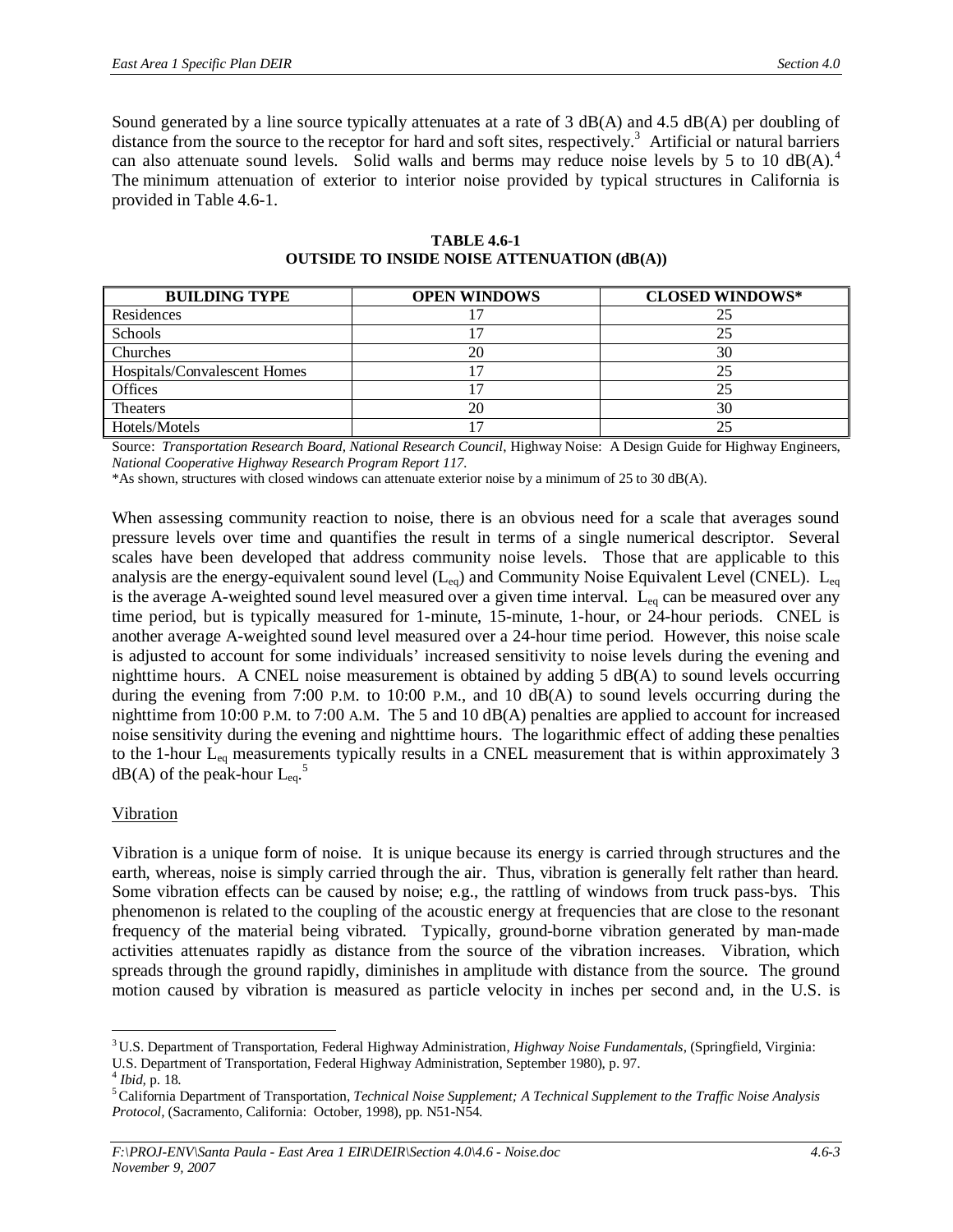referenced as vibration decibels (VdB).

The vibration velocity level threshold of perception for humans is approximately 65 VdB. A vibration velocity of 75 VdB is the approximate dividing line between barely perceptible and distinctly perceptible levels for many people. Most perceptible indoor vibration is caused by sources within buildings such as operation of mechanical equipment, movement of people, or the slamming of doors. Typical outdoor sources of perceptible ground-borne vibration are construction equipment, steel-wheeled trains, and traffic on rough roads. If a roadway is smooth, the ground-borne vibration from traffic is barely perceptible. The range of interest is from approximately 50 VdB, which is the typical background vibration velocity, to 100 VdB, which is the general threshold where minor damage can occur in fragile buildings. Figure 4.6-2 identifies the typical ground-borne vibration levels in VdB and human response to different levels of vibration.

#### Sensitive Receptors

Some land uses are recognized as being more sensitive to noise levels and vibration than others. Residences, motels and hotels, schools, libraries, churches, hospitals, nursing homes, auditoriums, parks, and outdoor recreation areas are generally more sensitive to noise and vibration than are commercial and industrial land uses. In the immediate vicinity of the project site, existing sensitive receptors include single-family residences across Santa Paula Creek to the west of the project site.

# 4.6.1.2 Existing Noise Environment

#### On-Site Noise and Vibration Environment

Existing on-site noise sources include farm equipment, motor vehicles, and activities associated with the on-site residences. Periodic winds also characterize the on-site noise environment. Currently, no significant source of vibration exists on the project site. Table 4.6-2 contains the results of the existing conditions monitoring conducted for on- and off-site areas of the project site. As shown, noise levels within the center of the project site (location 2) were 57.2 CNEL, while those at the southeastern corner (location 3) were 68.5 CNEL.

| <b>MONITORING LOCATION</b>                                         | <b>NOISE LEVEL</b>                    |
|--------------------------------------------------------------------|---------------------------------------|
| 1. West of Santa Paula Creek                                       | 54.3 CNEL                             |
| 2. Center of the Project Site                                      | 57.2 CNEL                             |
| 3. Southeastern Corner of the Project Site Adjacent to SR-126      | <b>68.5 CNEL</b>                      |
| 4. 50 feet from Fillmore & Western Railway Company Railroad Tracks | $193.3$ L <sub>max</sub> <sup>*</sup> |

#### **TABLE 4.6-2 MONITORED NOISE LEVELS**

Source: *Impact Sciences, Inc., April 2007*.

\*The  $L_{max}$  is the maximum noise level measured during monitored train passing.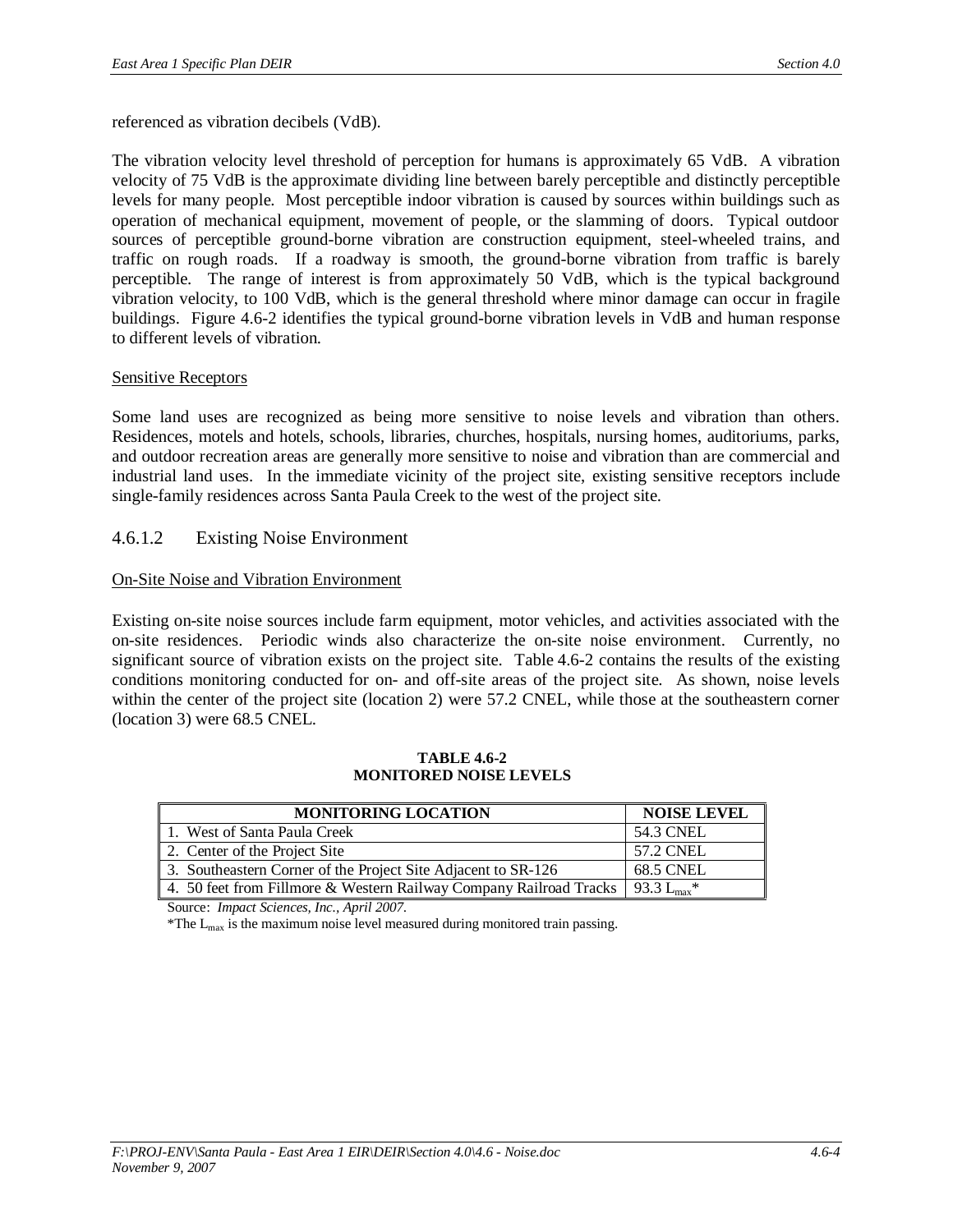

**Source:** Impact Sciences, Inc. - March 2007

# Figure 4.6-2 **Typical Levels of Ground-Borne Vibration**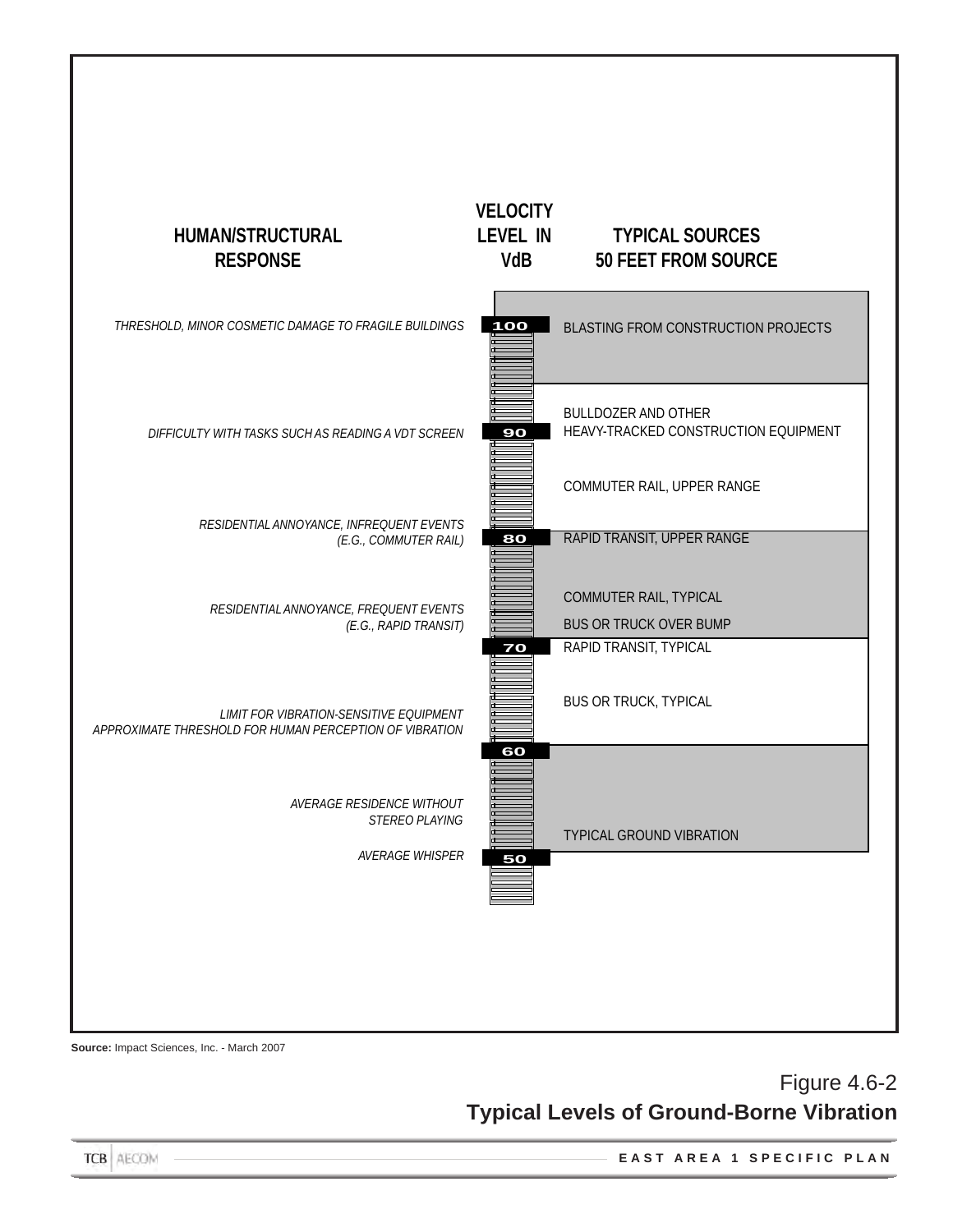#### Off-Site Noise and Vibration Environment

Primary off-site noise sources include traffic along nearby roads and SR-126, and trains traveling along the Fillmore & Western Railway Company (previously known as the Santa Paula Branch of the Southern Pacific Railroad) railroad tracks. Trains traveling along the Fillmore & Western Railway Company railroad tracks are also an off-site source of ground-borne vibration.

Historically, the Fillmore & Western Railway Company railroad tracks has accommodated rail traffic, connecting passenger trains with Ventura, Fillmore, and the cities of northern Los Angeles. Commuter rail traffic was discontinued along the Fillmore & Western Railway Company railroad tracks with the removal of tracks between Piru and Santa Clarita. Currently, the Fillmore & Western Railway Company operates tourist-oriented trains between 12:00 P.M. and 3:00 P.M. on Saturdays and Sundays.<sup>6</sup> The tracks are also used by one freight train, which passes by the project site twice, traveling once in each direction, on Mondays, Wednesdays, and Fridays between the hours of 8:00 A.M. and 12:00 P.M. 7

The Fillmore & Western Railway Company railroad right-of-way was purchased in 1995 by the Ventura County Transportation Commission (VCTC). Long-term plans for the Fillmore & Western Railway Company have not been developed and the ultimate use of the rail corridor is uncertain. However, extending the railroad tracks to Port Hueneme and Santa Clarita to accommodate Metrolink commuter trains, Amtrak passenger trains and some freight traffic is being considered by the VCTC.<sup>8</sup>

The Santa Paula Airport is located on a 38-acre site south of SR-126, approximately one mile southwest of the project site. The Santa Paula Airport currently operates as an uncontrolled public-use facility and is not used for commercial purposes. A single 2,650-foot runway generally supports propeller-driven aircraft. According to the Noise Element of the Santa Paula General Plan, aircraft noise is generally not a problem in the City because the general aircraft travel pattern is south of the City, over the Santa Clara River, and the required approach and departure altitude is at least  $1,500$  feet.<sup>9</sup> The Noise Element identifies the primary noise concern associated with the airport as aerobatics, which are periodically practiced east of the City. Figure N-2 of the Noise Element, provided as Figure 4.6-3 of this EIR shows noise contours from SR-126, SR-150 and the airport As shown, the combined 60 dB(A) CNEL noise contour extends approximately 1,000 feet into the southern portion of the project site.<sup>10</sup>

Table 4.6-2 contains the results of the existing conditions monitoring conducted for on- and off-site areas of the project site. As shown, noise levels in the residential community across Santa Paula Creek (location 1) to the west of the project site were 54.3 CNEL, while those adjacent to the Fillmore  $\&$ Western Railway Company (location 4) were 93.3  $dB(A)^{11}$ .

Figure 4.6-4 shows the on- and off-site noise monitoring locations for the areas discussed previously.

<sup>6</sup> Fillmore & Western Railway Company. "Weekend Scenic Excursion 2007." 30 April 2007. [http://www.fwry.com/weekend/weekend\\_2007.html.](http://www.fwry.com/weekend/weekend_2007.html.)

<sup>7</sup> Impact Sciences, Inc. *Noise Study for the East Area 1 Specific Plan, Santa Paula, California*. August 2007.

<sup>8</sup> Impact Sciences, Inc. *Noise Study for the East Area 1 Specific Plan, Santa Paula, California*. August 2007. 9 *Ibid*.

<sup>10</sup> City of Santa Paula. "Noise Element." *City of Santa Paula General Plan*. 13 April 1998. p. N-7.

<sup>11</sup> Note: This represents the maximum sound level measured while a train passed along the Fillmore & Western Railway at a distance of 50 feet.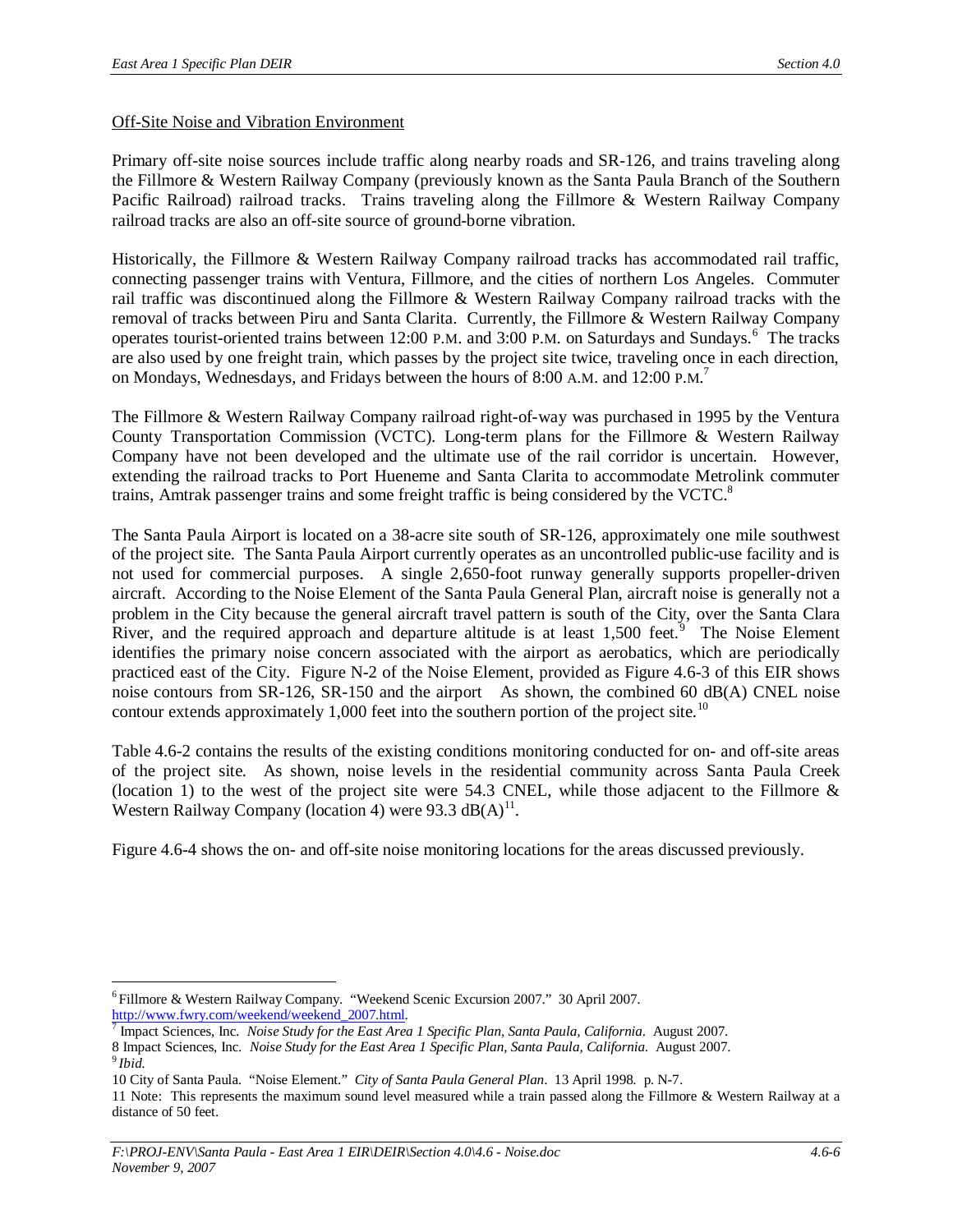

**Source:** City of Santa Paula General Plan - November 2000

# Figure 4.6-3 **City of Santa Paula General Plan Figure N-2 - Existing Noise Contours**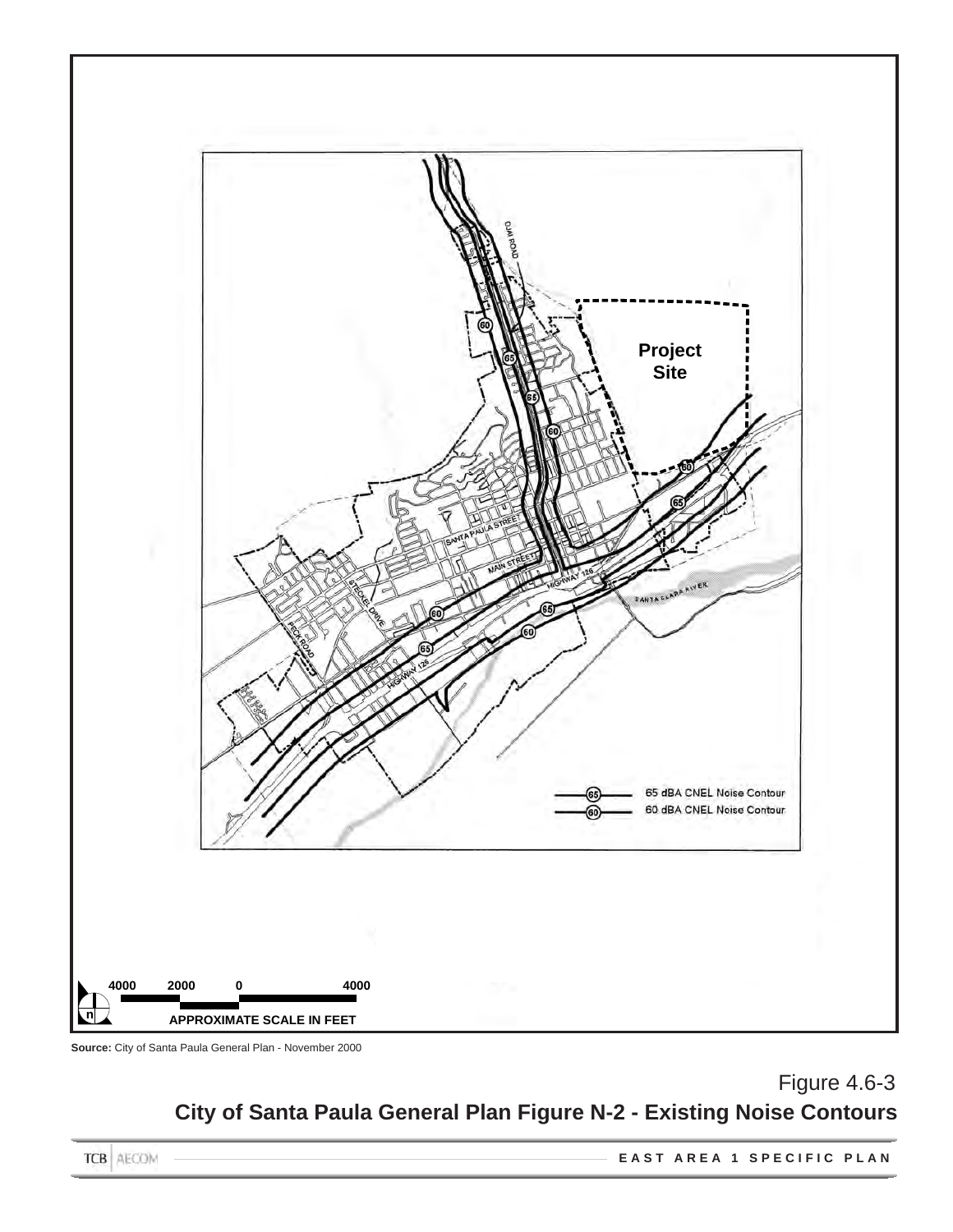

**Source:** AirPhoto USA - 2005, Impact Sciences, Inc. - April 2007

# Figure 4.6-4 **Noise Monitoring Locations**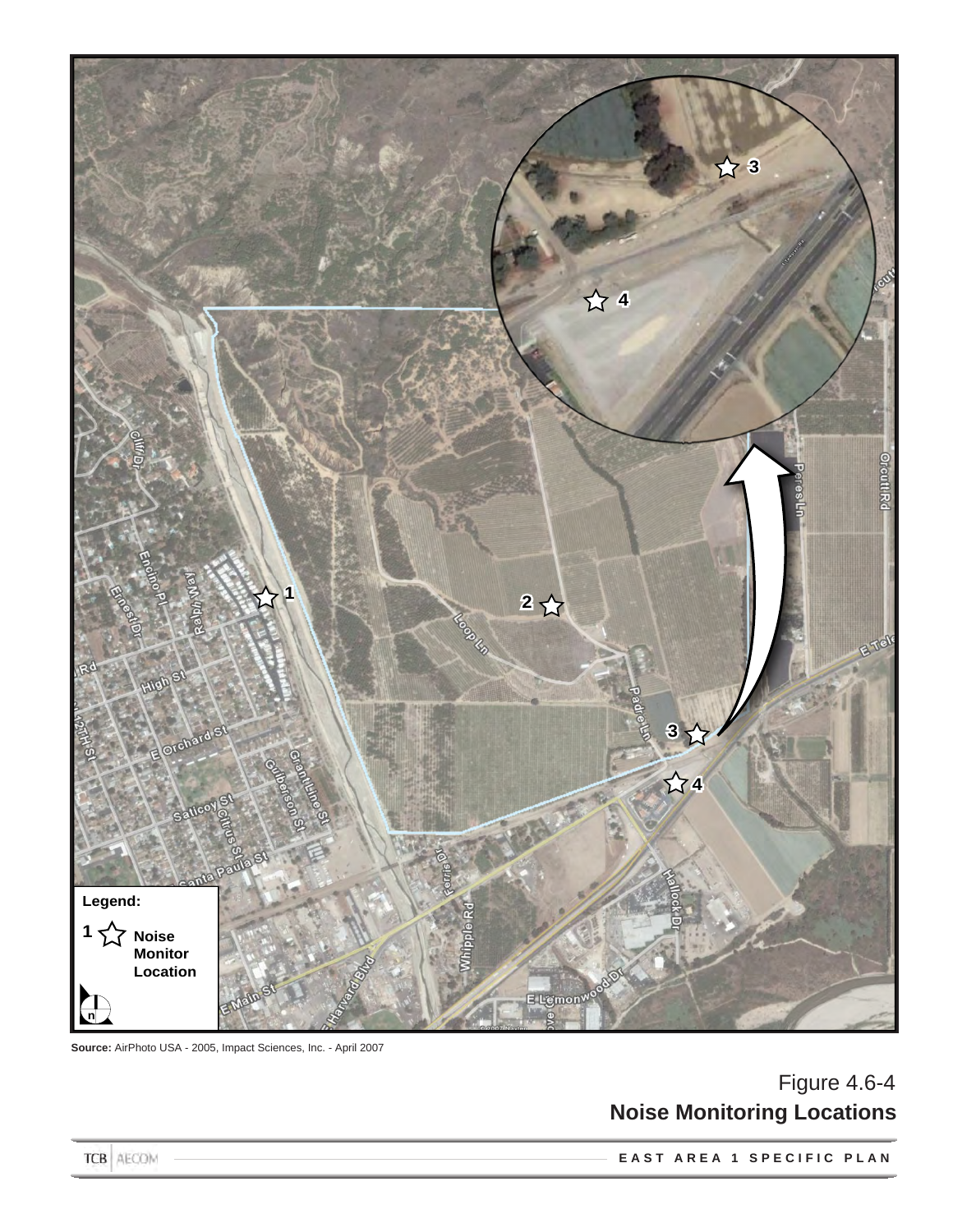# Roadway Noise

Table 4.6-3 includes model results for 44 roadway segments that correspond with those in the project traffic study<sup>12</sup> within the vicinity of the project site.

| <b>ROADWAY SEGMENT</b>                                               | <b>NOISE LEVEL IN DB(A) CNEL AT 75</b><br>FEET FROM ROADWAY CENTERLINE |  |  |  |  |
|----------------------------------------------------------------------|------------------------------------------------------------------------|--|--|--|--|
| 1. Hallock Dr.: SR-126 and Telegraph Rd.                             | 57.4                                                                   |  |  |  |  |
| 2. Telegraph Rd.: Harvard Blvd. and Hallock Dr.                      | 59.2                                                                   |  |  |  |  |
| 3. Harvard Blvd.: 12 <sup>th</sup> St. and Main St.                  | 56.4                                                                   |  |  |  |  |
| 4. S. Mountain Rd.: Harvard Blvd. and Lemon Rd.                      | 56.7                                                                   |  |  |  |  |
| 5. Main St.: 12 <sup>th</sup> St. and Harvard Blvd.                  | 58.2                                                                   |  |  |  |  |
| 6. $12^{th}$ St.: Harvard Blvd. and Main St.                         | 57.8                                                                   |  |  |  |  |
| 7. 12 <sup>th</sup> St.: Main St. and Santa Barbara St.              | 58.9                                                                   |  |  |  |  |
| 8. 12 <sup>th</sup> St.: Santa Barbara St. and Santa Paula St.       | 59.0                                                                   |  |  |  |  |
| 9. Santa Paula St.: 12 <sup>th</sup> St. and 10 <sup>th</sup> St.    | 56.7                                                                   |  |  |  |  |
| 10. Ojai Rd.: Santa Paula St. and Saticoy St.                        | 61.5                                                                   |  |  |  |  |
| 11. Ojai Rd.: Saticoy St. and Orchard St.                            | 63.0                                                                   |  |  |  |  |
| 12. Ojai Rd.: Orchard St. and Richmond Rd.                           | 63.1                                                                   |  |  |  |  |
| 13. 10 <sup>th</sup> St.: Santa Paula St. and Santa Barbara St.      | 62.3                                                                   |  |  |  |  |
| 14. Santa Barbara St.: 10 <sup>th</sup> St. and 12 <sup>th</sup> St. | 55.9                                                                   |  |  |  |  |
| 15. 10 <sup>th</sup> St.: Santa Barbara St. and Main St.             | 61.8                                                                   |  |  |  |  |
| 16. Main St.: 10 <sup>th</sup> St. and 12 <sup>th</sup> St.          | 56.1                                                                   |  |  |  |  |
| 17. 10 <sup>th</sup> St.: Main St. and Harvard Blvd.                 | 61.9                                                                   |  |  |  |  |
| 18. 10 <sup>th</sup> St.: Harvard Blvd. and SR-126                   | 63.2                                                                   |  |  |  |  |
| 19. 10 <sup>th</sup> St.: SR-126 On/Off Ramps North and South        | 60.1                                                                   |  |  |  |  |
| 20. Harvard Blvd.: 10 <sup>th</sup> St. and 12 <sup>th</sup> St.     | 61.6                                                                   |  |  |  |  |
| 21. Harvard Blvd.: 8 <sup>th</sup> St. and 10 <sup>th</sup> St.      | 62.8                                                                   |  |  |  |  |
| 22. 8 <sup>th</sup> St.: Harvard Blvd. and Main St.                  | 58.5                                                                   |  |  |  |  |
| 23. Main St.: $8^{th}$ St. and $10^{th}$ St.                         | 57.8                                                                   |  |  |  |  |
| 24. 8 <sup>th</sup> St.: Main St. and Santa Paula St.                | 57.9                                                                   |  |  |  |  |
| 25. Santa Paula St.: 8 <sup>th</sup> St. and 10 <sup>th</sup> St.    | 59.4                                                                   |  |  |  |  |
| 26. Santa Paula St.: Palm Ave. and 6 <sup>th</sup> St.               | 60.5                                                                   |  |  |  |  |
| 27. Harvard Blvd.: Palm Ave. and 8 <sup>th</sup> St.                 | 63.6                                                                   |  |  |  |  |
| 28. Main St.: Palm Ave. and 8 <sup>th</sup> St.                      | 58.7                                                                   |  |  |  |  |
| 29. Palm Ave.: Santa Paula St. and Santa Barbara St.                 | 58.9                                                                   |  |  |  |  |
| 30. Palm Ave.: Santa Barbara St. and Main St.                        | 60.3                                                                   |  |  |  |  |
| 31. Palm Ave.: Main St. and Harvard Blvd.                            | 61.5                                                                   |  |  |  |  |
| 32. Palm Ave.: Harvard Blvd. and SR-126                              | 62.1                                                                   |  |  |  |  |
| 33. Palm Ave.: SR-126 On/Off Ramps North and South                   | 60.0                                                                   |  |  |  |  |
| 34. Harvard Blvd.: Steckel Dr. and Palm Ave.                         | 64.2                                                                   |  |  |  |  |
| 35. Harvard Blvd.: Peck Rd. and Steckel Dr.                          | 63.4                                                                   |  |  |  |  |
| 36. Steckel Dr.: Harvard Blvd. and Main St.                          | 57.9                                                                   |  |  |  |  |
| 37. Main St.: Steckel Dr. and Palm Ave.                              | 58.9                                                                   |  |  |  |  |
| 38. Steckel Dr.: Main St. and Santa Paula St.                        | 56.0                                                                   |  |  |  |  |
| 39. Santa Paula St.: Steckel Dr. and Palm Ave.                       | 60.1                                                                   |  |  |  |  |
| 40. Santa Paula St.: Peck Rd. and Steckel Dr.                        | 58.4                                                                   |  |  |  |  |
| 41. Peck Rd.: Telegraph Rd. and Santa Paula St.                      | 61.8                                                                   |  |  |  |  |

#### **TABLE 4.6-3 MODELED EXISTING ROADWAY NOISE LEVELS**

<sup>12</sup> Fehr & Peers/ Kaku Associates. *Traffic Impact Analysis for the Santa Paula East Area 1 Specific Plan*. July 2007.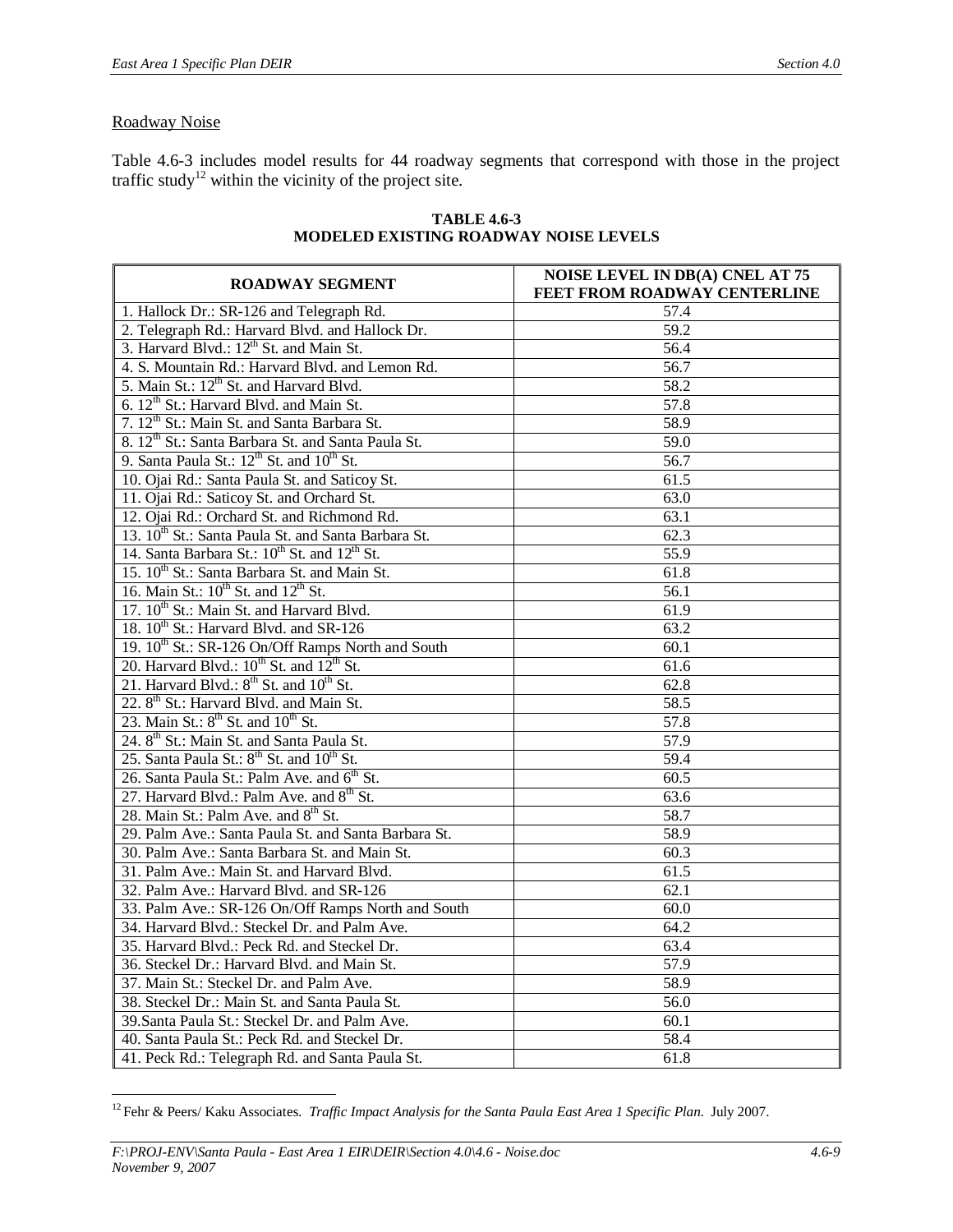| <b>ROADWAY SEGMENT</b>                           | <b>NOISE LEVEL IN DB(A) CNEL AT 75</b><br>FEET FROM ROADWAY CENTERLINE |
|--------------------------------------------------|------------------------------------------------------------------------|
| 42. Peck Rd.: Faulkner Rd. and Telegraph Rd.     | 62.0                                                                   |
| 43. Faulkner Rd.: SR-126 and Peck Rd.            | 60.8                                                                   |
| 44. Peck Rd.: Faulkner Rd. and SR-126            | 60.4                                                                   |
| 45. SR-126 east of Hallock Dr.                   | 75.9                                                                   |
| 46. SR-126 between $10^{th}$ St. and Hallock Dr. | 75.8                                                                   |

#### **TABLE 4.6-3 MODELED EXISTING ROADWAY NOISE LEVELS**

Source: Impact Sciences, July 2007.

#### 4.6.1.3 Regulatory Setting

#### City of Santa Paula General Plan Noise Element

As required by Government Code § 65302(f), the Noise Element of the City of Santa Paula General Plan evaluates the existing and future noise environment and associated noise sources and sets goals, objectives and policies to limit noise exposure and address specific noise sources in the City. The following three goals are established by the Noise Element.

- Existing exposure of citizens to excessive noise sources should be reduced.
- Development should mitigate undue generation of noise.
- The City of Santa Paula should consider the noise environment as part of land use planning.

Following the goals listed above, the Noise Element includes a series of objectives and policies followed by associated implementation measures. Relevant and applicable ordinance and development standards from the Noise Element are listed below.<sup>13</sup>

> *1. Amend the development code as necessary to account for the policies and programs contained in the Noise Element.*

> *2. Establish exterior land use noise compatibility standards in the Development Code for all new development based on the guidelines shown on Figure N-1 of this Noise Element.*

> *3. Incorporate in the development code requirements that limit maximum interior levels to 45 dB(A) CNEL in all new residential construction.*

*3a. For new development within the generalized 60 dB(A) CNEL noise contour as shown in Figure N-4 of this Noise Element, project applicants shall fund site-specific noise studies to mitigate project impacts. The determination of whether a project is within the 65 dB(A) contour is the responsibility of the Planning Department.*

*3b. When development is subject to noise levels requiring mitigation, the following measures shall be considered and preference shall be given in the following order:*

*1. Site layout, including setbacks, open space separation and shielding of*

*noise sensitive uses with non-noise-sensitive uses.*

*2. Acoustical treatment of buildings.*

*3. Structural measures: construction of earthen berms or wood or concrete barriers.*

<sup>13</sup> City of Santa Paula Noise Element, 13, April, 1998, page N-19.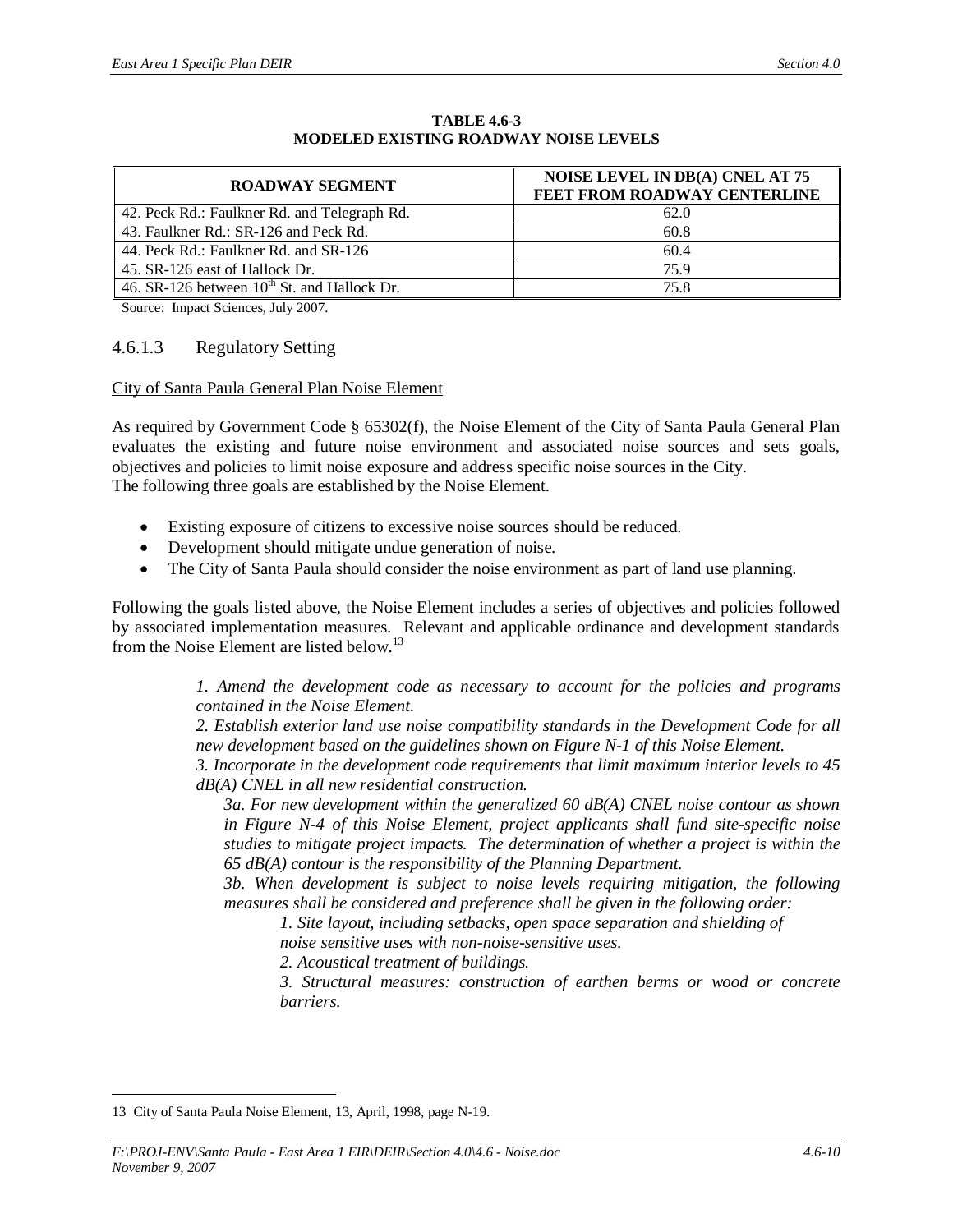Figure N-1, Noise Compatibility Matrix contained within the City of Santa Paula General Plan**,** provides compatibility guidelines for various land uses. This noise compatibility matrix, provided as Figure 4.6-5 (City of Santa Paula Noise Compatibility Matrix) of this EIR, is reflected in the thresholds of significance in Section 4.6.2 of this EIR.

#### City of Santa Paula Municipal Code

The project site is located outside the City's corporate boundary and its sphere of influence, but within its Area of Interest. The East Area 1 project site is identified as an Expansion Area in the General Plan and is proposed for annexation to the City. Santa Paula Municipal Code ("SPMC") Chapter 93 sets noise standards for land uses within the City. SPMC § 93.21 establishes the acceptable exterior noise standard for residential uses of 65 dB(A) from 7:00 A.M. through 10:00 P.M. and 60 dB(A) from 10:00 P.M. through 7:00 A.M. The exterior noise level standard for other noise-sensitive uses, including schools, libraries, hospitals, community care facilities and assembly halls is 65 dB(A) at all times. According to the SPMC, commercial and office uses cannot to exceed an outdoor noise level of 70 dB(A) and neighborhood commercial uses cannot experience an external noise level of more than 65 dB(A). Industrial uses cannot to exceed an external noise level of more than 75 dB(A). The SPMC does not set acceptable interior noise level standards.

It should be noted that the City of Santa Paula General Plan Noise Element Implementation Measure No. 1 calls for the Development Code (Title 16 of the SPMC) to be amended as necessary to account for the policies and programs contained in the Noise Element.

SPMC § 93.23 states that construction activities between 8:00 A.M. and 6:00 P.M. Monday through Friday are exempt from the noise standards set in SPMC § 93.21. A notice listing the times between which construction activities can take place, titled in letters at least one inch in height and placed at least five feet above ground level, must be posted at all entrances to a construction site.

#### Ventura County General Plan

The project site is currently located in the unincorporated portion of Ventura County. The proposed project would be implemented if annexed to the City of Santa Paula. However, two roadway segments studied within this noise impact analysis are and would remain under Ventura County jurisdiction. The two Ventura County roadway segments are: (1) Telegraph Road between Harvard Boulevard and Hallock Drive; and (2) South Mountain Road between Harvard Boulevard and Lemon Road. In addition, there are unincorporated areas (including residences and businesses) located immediately west (across Santa Paula Creek) and south (adjacent to the Fillmore & Western Railway Company right-of-way) of the project site which are also analyzed.

The Ventura County General Plan identifies the following goal, policies and programs relative to noise:

# *2.16.1 Goal*

*To protect the health, safety and general welfare of County residents by elimination or avoidance of adverse noise impacts on existing and future noise sensitive uses.*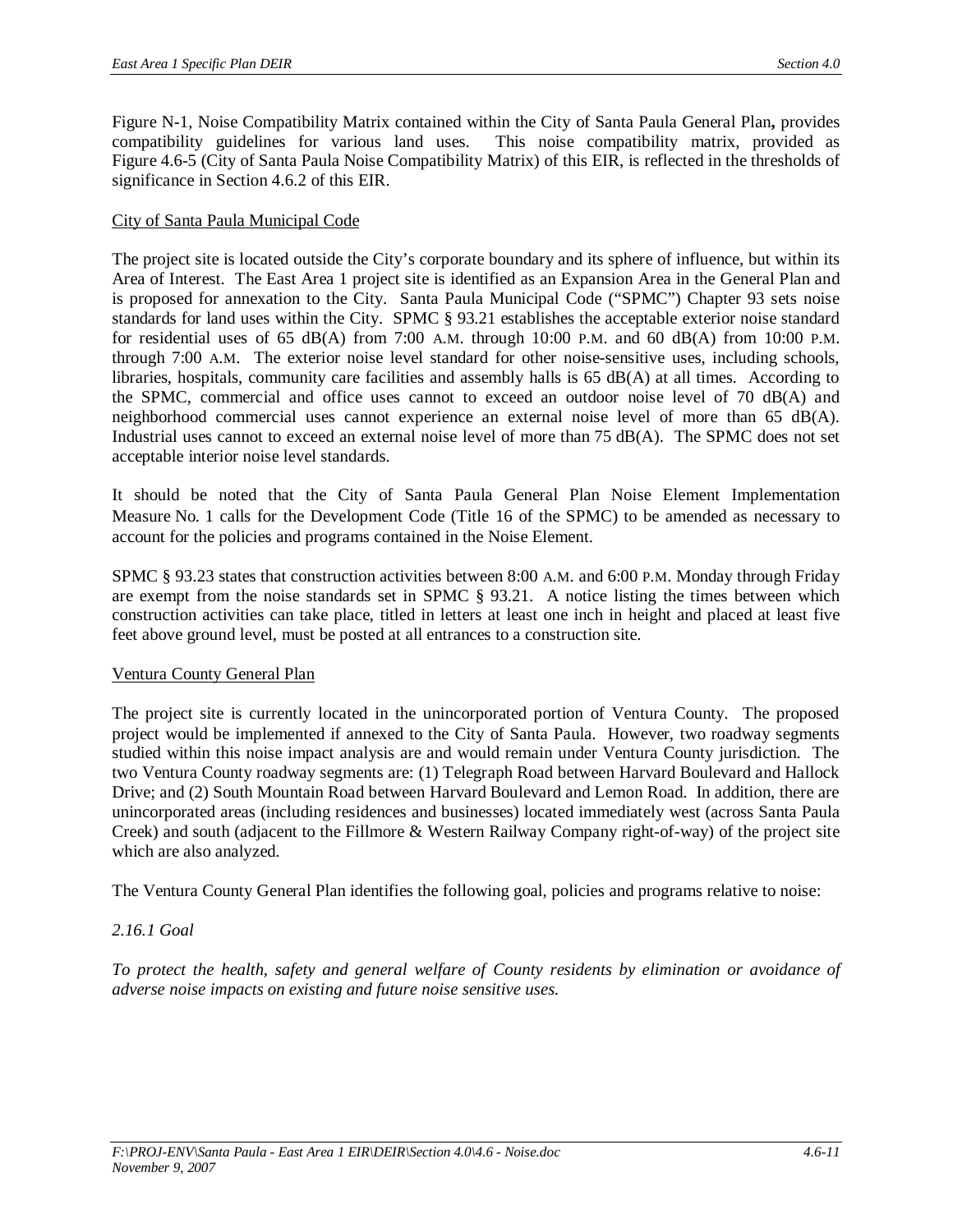|                                                                            | 55             | 60 | 65                          | 70                  | 75                                 | 80                       | dBA |
|----------------------------------------------------------------------------|----------------|----|-----------------------------|---------------------|------------------------------------|--------------------------|-----|
| RESIDENTIAL - LOW DENSITY<br>SINGLE FAMILY, DUPLEX.<br><b>MOBILE HOMES</b> |                |    |                             | <u>MAAMMANAMANA</u> | <u>in Saanas.</u>                  |                          |     |
| RESIDENTIAL - MULTI-FAMILY                                                 |                |    | <u>raanaanaanaa maraara</u> |                     |                                    |                          |     |
| TRANSIENT LODGING -<br>MOTELS, HOTELS                                      |                |    | AMAANII MINTI MINTI MINTI   |                     | international communication        |                          |     |
| SCHOOLS, UBRARIES,<br>CHURCHES, HOSPITALS,<br><b>NURSING HOMES</b>         |                |    | SAANAANAANAANAANAANAAN      |                     |                                    |                          |     |
| AUDITORIUMS, CONCERT<br>HALLS, AMPHITHEATRES                               |                |    |                             |                     |                                    | <u>maa mid ka uu maa</u> |     |
| SPORTS ARENA, OUTDOOR<br><b>SPECTATOR SPORTS</b>                           | <u>William</u> |    | <u>mmunaliki</u>            |                     |                                    |                          |     |
| PLAYGROUNDS.<br>NEIGHBORHOOD PARKS                                         |                |    |                             |                     |                                    |                          |     |
| GOLF COURSES, RIDING<br>STABLES, WATER RECREATION,<br><b>CEMETERIES</b>    |                |    |                             |                     |                                    |                          |     |
| OFFICE BUILDINGS, BUSINESS<br><b>COMMERCIAL AND</b><br><b>PROFESSIONAL</b> |                |    |                             |                     | <i>'anno ammoniumano</i>           |                          |     |
| INDUSTRIAL, MANUFACTURING,<br>UTILITIES, AGRICULTURE                       |                |    |                             |                     | <u>Elitteriikko konstantinin k</u> |                          |     |

#### **INTERPRETATION**

E 

NORMALLY ACCEPTABLE Specified land use is satisfactory, based upon the assumption that any buildings involved are of normal conventional construction, without any special noise insulation requirements.

#### MUNICIANINIA

CONDITIONALLY ACCEPTABLE New construction or development should be undertaken only after a detailed analysis of the noise reduction requirements is made and needed noise insulation features included in the design. Conventional construction, but with closed windows and fresh air supply systems or air conditioning will normally suffice.

NORMALLY UNACCEPTABLE New construction or development should generally be discouraged. If new construction or development does proceed, a detailed analysis of the noise reduction requirements must be made and needed noise insulation features included in the design

CLEARLY UNACCEPTABLE New construction or development should generally not be undertaken.

Source: Calif. Dept. of Health,<br>Guidelines for Preparation and Content of Noise Elements of General Plans, 1976

**Source:** City of Santa Paula General Plan - November 2000

Figure 4.6-5 **City of Santa Paula Noise Compatibility Matrix**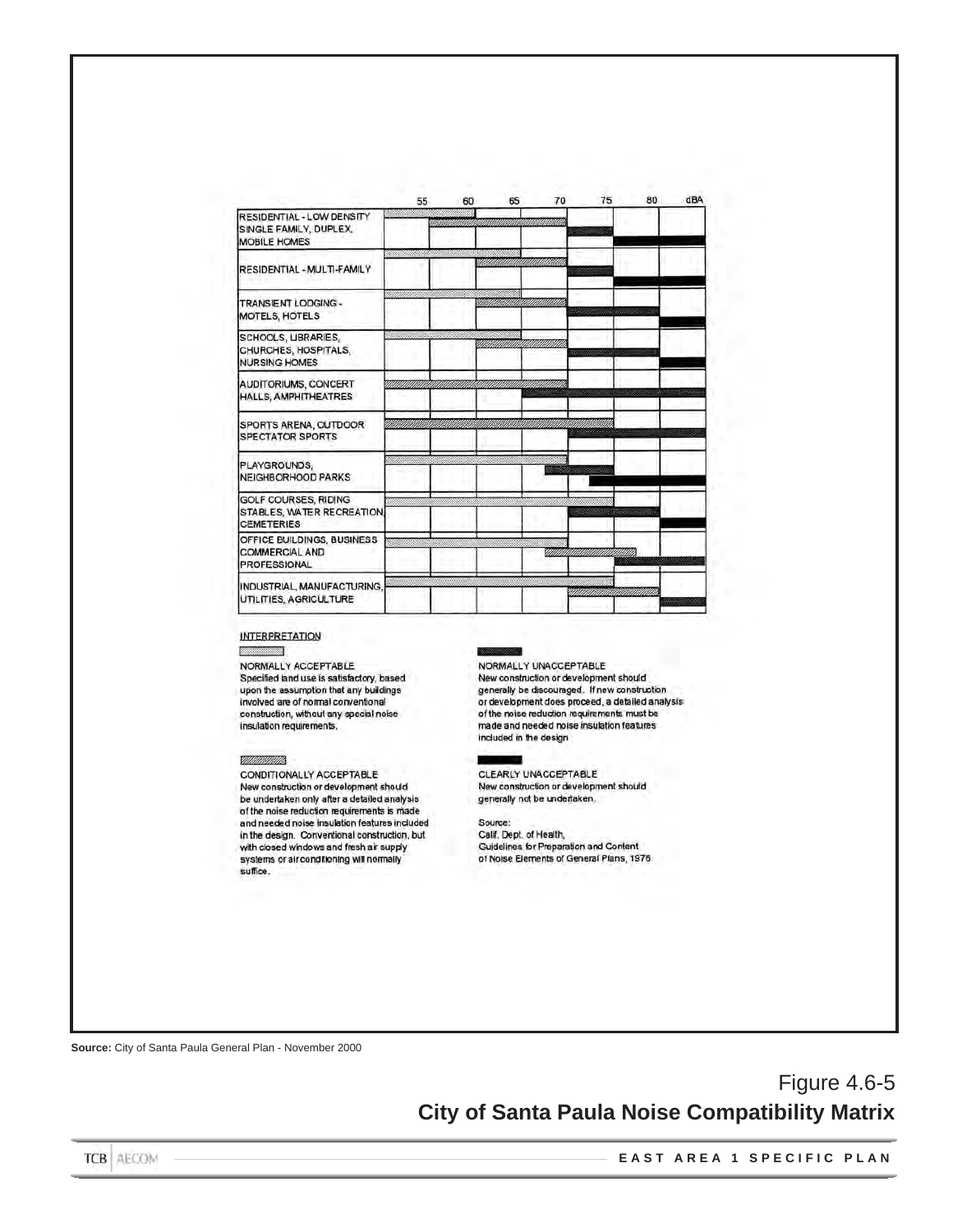#### *2.16.2 Policies*

*1. All discretionary development shall be reviewed for noise compatibility with surrounding uses. Noise compatibility shall be determined from a consistent set of criteria based on the standards listed below. An acoustical analysis by a qualified acoustical engineer shall be required of discretionary developments involving noise exposure or noise generation in excess of the established standards. The analysis shall provide documentation of existing and projected noise levels at on-site and off-site receptors, and shall recommend noise control measures for mitigating adverse impacts.*

*(1) Noise sensitive uses proposed to be located near highways, truck routes, heavy industrial activities and other relatively continuous noise sources shall incorporate noise control measures so that:*

*a. Indoor noise levels in habitable rooms do not exceed CNEL 45.*

*b. Outdoor noise levels do not exceed CNEL 60 or Leq1H of 65 dB(A) during any hour.*

*(2) Noise sensitive uses proposed to be located near railroads shall incorporate noise control measures so that:*

*a. Guidelines (1)a. and (1)b. above are adhered to.*

*b. Outdoor noise levels do not exceed L10 of 60 dB(A).*

*(3) Noise sensitive uses proposed to be located near airports:*

*a. Shall be prohibited if they are in a CNEL 65 or greater, noise contour.*

*b. Shall be permitted in the CNEL 60 to CNEL 65 noise contour area only if means will be taken to ensure interior noise levels of CNEL 45 or less.*

*(4) Noise generators, proposed to be located near any noise sensitive use, shall incorporate noise control measures so that ongoing outdoor noise levels received by the noise sensitive receptor, measured at the exterior wall of the building, does not exceed any of the following standards:*

*a. Leq1H of 55dB(A) or ambient noise level plus 3dB(A), whichever is greater, during any hour from 6:00 A.M. to 7:00 P.M.*

*b. Leq1H of 50dB(A) or ambient noise level plus 3dB(A), whichever is greater, during any hour from 7:00 P.M. to 10:00 P.M.*

*Ventura County General Plan - GOALS, POLICIES & PROGRAMS (12-6-05 edition) 49 c. Leq1H of 45dB(A) or ambient noise level plus 3dB(A), whichever is greater, during any hour from 10:00 P.M. to 6:00 A.M. Section 2.16.2(4) is not applicable to increased traffic noise along any of the roads identified within the 2020 Regional Roadway Network (Figure 4.2.3) Public Facilities Appendix of the Ventura County General Plan (see 2.16.2-1(1)). In addition, State and Federal highways, all railroad line operations, aircraft in flight, and public utility facilities are noise generators having Federal and State regulations that preempt local regulations.*

*(5) Construction noise shall be evaluated and, if necessary, mitigated in accordance with the County Construction Noise Threshold Criteria and Control Plan.*

*2. Discretionary development which would be impacted by noise, or generate project related noise which cannot be reduced to meet the standards prescribed in Policy 2.16.2-1., shall be prohibited. This policy does not apply to noise generated during the construction phase of a project.*

*3. The priorities for noise control shall be as follows:*

*(1) Reduction of noise emissions at the source.*

*(2) Attenuation of sound transmission along its path, using barriers, landforms modification, dense plantings, and the like.*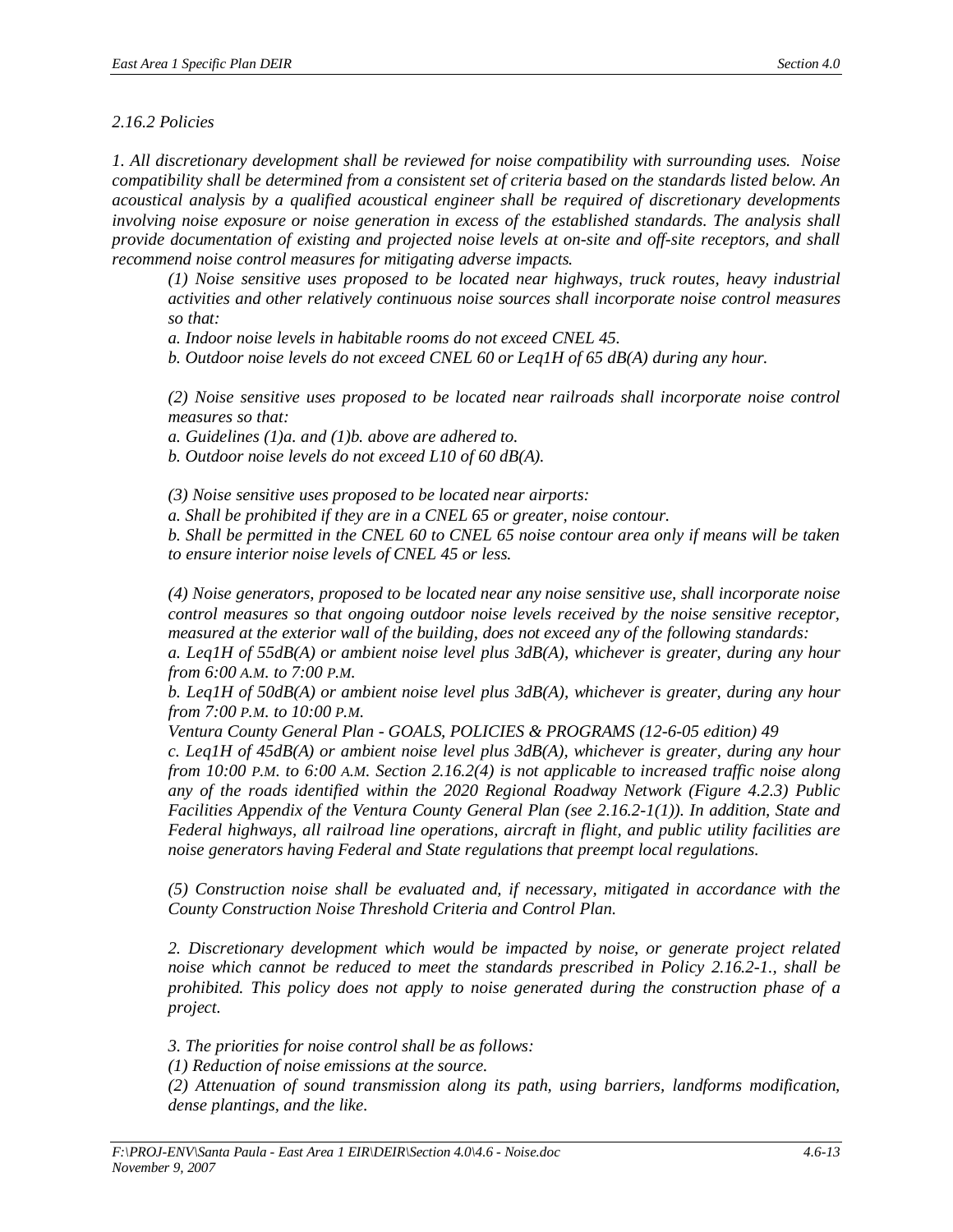*(3) Rejection of noise at the reception point via noise control building construction, hearing protection or other means.<sup>14</sup>*

## California Code of Regulations

The California Noise Insulation Standards of 1988<sup>15</sup> require that interior noise levels from the exterior sources do not exceed 45 decibels CNEL/L<sub>dn</sub> in any habitable room of a multi-residential use facility (e.g., hotels, motels, dormitories, long-term care facilities, and apartment houses and other dwellings, except detached single-family dwellings) with doors and windows closed. Where exterior noise levels exceed 60  $dB(A)$  CNEL/L<sub>dn</sub>, an acoustical analysis is required to show that the proposed construction will reduce interior noise levels to 45 dB(A)  $CNEL/L_{dn}$  or less. These are standards that are used by the City of Santa Paula and County of Ventura to establish their standards, and are not considered thresholds.

#### California Department of Health Services

The California Department of Health Services, Environmental Health Division, has published recommended guidelines for noise and land use compatibility referred to as the Guidelines for Noise and Land Use Compatibility (State Guidelines).<sup>16</sup> The State Guidelines indicate that residential land uses and other noise-sensitive receptors generally should locate in areas where outdoor ambient noise levels do not exceed 65 to 70 dB(A) (CNEL/L<sub>dn</sub>). The Department of Health Services does not mandate application of this compatibility matrix to development projects; however, under Government Code § 65302(f), each jurisdiction is required to consider the State Guidelines when developing its general plan Noise Element and when determining acceptable noise levels within its community. Consistent with the California Noise Insulation Standards, the State Department of Housing and Community Development does require that new multi-family units cannot be exposed to outdoor ambient noise levels in excess of 65 dB(A)  $(CNEL/L<sub>dn</sub>)$ , and, if necessary, sufficient noise insulation must be provided to ensure interior ambient levels of 45 dB(A) or less.<sup>17</sup> These are guidelines that are used by the City of Santa Paula and County of Ventura to establish their standards and are not considered thresholds.

Under the State Guidelines, an exterior noise level of 70 dB(A) CNEL is typically the dividing line between an acceptable and unacceptable exterior noise environment for all noise-sensitive uses, including residences, schools, libraries, places of worship, hospitals, day care centers, and nursing homes of conventional construction. Noise levels below 75 dB(A) CNEL are typically acceptable for office and commercial buildings, while levels up to 75 dB(A) CNEL are typically acceptable for industrial uses. In unacceptable interior noise environments, additional noise insulation features, such as extra batting or resilient channels<sup>18</sup> in exterior walls, double paned windows, air conditioners to enable occupants to keep their windows closed without compromising their comfort, solid wood doors, noise baffles on exterior vents, etc., are typically needed to provide acceptable interior noise levels. These are guidelines that are used by the City of Santa Paula and County of Ventura to establish their standards and are not considered thresholds.

<sup>&</sup>lt;sup>14</sup> Source: Ventura County General Plan, Goals, Policies and Programs, December 6, 2005, pages 48 and 49.

<sup>&</sup>lt;sup>15</sup> California Code of Regualtions, Title 24, Section 3501 et seq.

<sup>&</sup>lt;sup>16</sup> California Department of Health Services. *Guidelines for the Preparation and Content of Noise Elements of the General Plan*, 1976. These Guidelines are also published by the Governor's Office and Planning and Research in the State of California General Plan Guidelines (2003).

<sup>&</sup>lt;sup>17</sup>This requirement is based on the U.S. Environmental Protection Agency's finding that an indoor noise level of 45 dB as necessary to protect against sleep interference. Assuming a conservative structural noise insulation of 20 dB for typical dwellings, 45 dB corresponds to an outdoor CNEL of 65 dB as minimizing sleep interference.

<sup>&</sup>lt;sup>18</sup> A resilient channel is a pre-formed section of sheet metal approximately 0.5 inch deep by 2.5 inches wide by 12 inches long that is installed between wallboard panels and framing to reduce sound transmission through walls. By preventing the wallboard from lying against the studs, the channel inhibits the transmission of sound through the framing.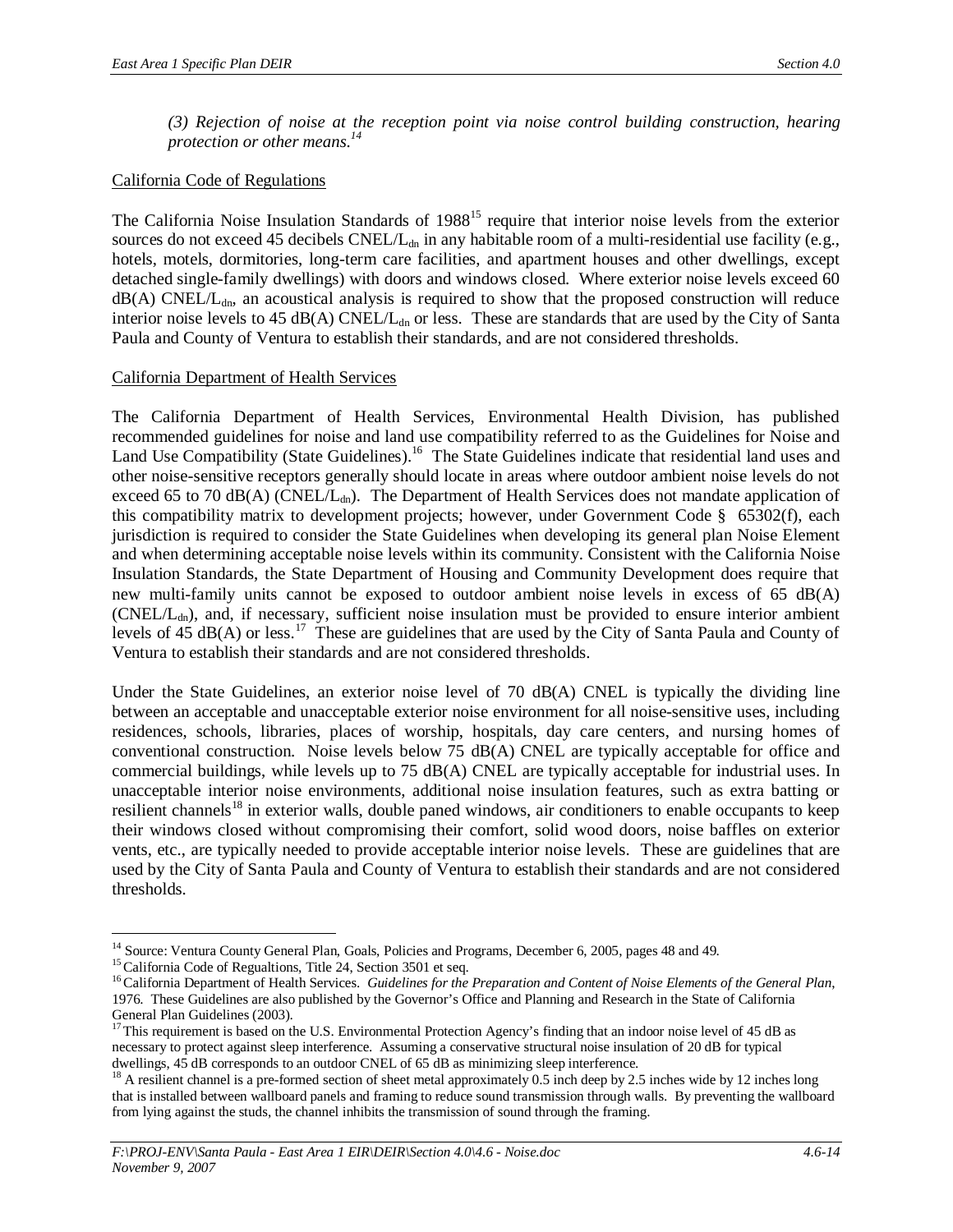#### California Department of Transportation

Streets and Highways Code § 216 requires the California Department of Transportation (Caltrans) to abate freeway traffic noise within school classrooms under certain circumstances. These circumstances include when a new freeway or modification to existing freeway occur that affect an existing school uses; this is not applicable to the East area 1 project. Classrooms, libraries, multipurpose rooms, and other spaces used for pupil personnel services of a public or private elementary or secondary schools are eligible when noise levels, or projected noise levels within produced from the freeway traffic or freeway construction exceed 52 dB(A)  $L_{eq}(h)$ .<sup>19</sup> Allowable abatement measures include, but are not limited to, installing acoustical material, replacing or eliminating windows, installing air conditioning, or constructing sound baffling structures.

# 4.6.2 THRESHOLDS OF SIGNIFICANCE

# 4.6.2.1 CEQA Guidelines, Appendix G

Based on Appendix G of CEQA Guidelines, a significant impact related to noise would occur if the proposed project would:

- Expose people to or generation of noise levels in excess of standards established in the local general plan or noise ordinance, or applicable standards of other agencies;
- Expose people to or generation of excessive ground-borne vibrations or ground-borne noise levels;
- Create a substantial permanent increase in ambient noise levels in the project vicinity above levels existing without the project;
- Create a substantial temporary or periodic increase in ambient noise levels in the project vicinity above levels existing without the project;
- If located within an airport land use plan or, if such a plan has not been adopted, within 2 miles of a public airport or public use airport, expose people residing or working in the project area to excessive noise; or
- If located within the vicinity of a private airstrip, expose people residing or working in the project area to excessive noise levels.

# 4.6.2.2 Noise Regulations

The *CEQA Guidelines* do not identify what constitutes a substantial increase in ambient noise. Moreover, the *CEQA Guidelines* do not provide an impact threshold for potential noise impacts. Consequently, the following thresholds of significance were developed for this noise analysis based solely on the applicable City and County plans and policies discussed previously. State standard and guidelines were provided under the Regulatory Setting above as a matter of information and are not considered thresholds.

# On-Site Thresholds

According to the City's Noise Element Noise Standards (Figure 4.6-5), office buildings, business commercial and professional uses are "acceptable" with exterior noise levels of up to 70 dB(A)  $L_{dn}/CNEL$ . Given this, the proposed project would result in a significant noise impact if on-site exterior locations around these types of uses would be exposed to noise levels above 70 dB(A)  $L_{dn}/CNEL$ . The Noise Guidelines identify 75 dB(A) as the "acceptable" exterior noise level threshold for industrial uses.

<sup>&</sup>lt;sup>19</sup> California Streets and Highway Code, Title 24, Section 216.

*F:\PROJ-ENV\Santa Paula - East Area 1 EIR\DEIR\Section 4.0\4.6 - Noise.doc 4.6-15 November 9, 2007*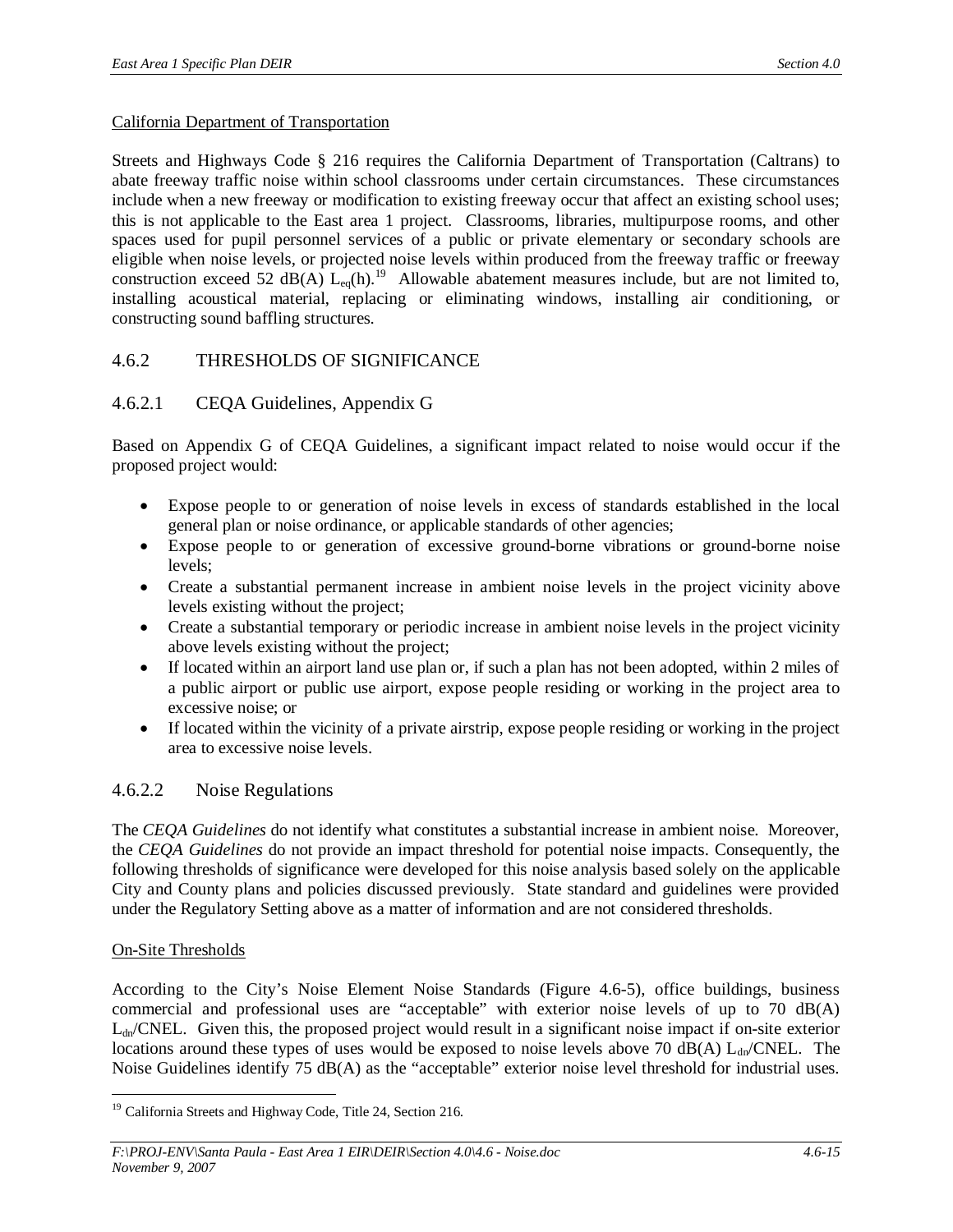For residential uses, the noise guidelines identify 60 dB(A)  $L_{dp}/CNEL$  as the "acceptable" exterior noise level threshold. Therefore, the project would result in a significant noise impact if a person residing within a usable area (such as a yard or patio) of the proposed residential uses would be exposed to exterior noise above 60 dB(A)  $L_{dn}/CNEL$ . In addition, as presented in the Noise Element, the maximum interior noise threshold is 45 dB(A) CNEL for noise sensitive uses.

## Off-Site Thresholds

Off-site noise thresholds consider the City Noise Compatibility Matrix (refer to Figure 4.6-5 within this noise section of the EIR), and County General Plan community responses to changes in noise levels, and CEQA standards. Changes in a noise level of less than three  $dB(A)$  are not typically noticed by the human ear.<sup>20</sup> Some individuals who are extremely sensitive to changes in noise may notice changes from three to five  $dB(A)$ .

Based on this information, the following thresholds have been established for this analysis to assess traffic related noise increases:

- An increase of three  $dB(A)$  or greater in traffic noise levels that occur from project-related activities would be significant if the resulting noise levels exceeded the City Noise Compatibility Matrix for "acceptable" exterior or interior noise levels. In addition, an increase of three dB(A) or greater in traffic noise levels that occurs from project-related activities would be significant if the resulting noise levels exceeded County exterior or interior CNEL levels.
- An increase of five  $dB(A)$  or less in traffic noise levels that occur from project-related activities would not be considered significant if the resulting noise levels remain below the exterior and interior thresholds established by the City. Increases in traffic noise greater than 5 dB(A) would be considered to be significant.

# 4.6.2.3 Vibration Regulations

The *CEQA Guidelines* do not define the levels at which ground-borne vibration is considered "excessive." This analysis uses the Federal Railway Administration's vibration impact thresholds for sensitive buildings, residences, and institutional land uses. These thresholds are 80 VdB at residences and buildings where people normally sleep (e.g., nearby residences) and 83 VdB at institutional buildings.<sup>21</sup>

# 4.6.3 METHODOLOGY RELATED TO NOISE

Analyses of the existing and future noise environments presented in this study are based on technical reports, noise monitoring, and noise prediction modeling. To characterize the existing noise environment, sound level monitoring was conducted on April 5, 6, 10, and 15, 2007 at four locations. Figure 4.6-4 depicts the four noise monitoring locations. Sound level monitoring on April 5, 6, and 10 was conducted for 24 hours using a Larson-Davis Model 720 Controller Integrating Sound Level Meter. A short-term measurement was taken using a Larson-Davis Model 820 Controller Integrating Sound Level Meter positioned 50 feet from the Fillmore & Western Railway Company railroad tracks at approximately 1:00 P.M. on April 15, 2007 while a Fillmore & Western Railway Company train passed by the project site. The Larson-Davis Model 720 and 820 Controller Integrating Sound Level Meters satisfy the American National Standards Institute standard for general environmental noise measurement

<sup>&</sup>lt;sup>20</sup> City of Santa Paula Noise Element, 13 April 1998, page N-2.

<sup>21</sup> Federal Railroad Administration, *High-Speed Ground Transportation Noise and Vibration Impact Assessment,* October 2005, Page 7-2, Table 7-1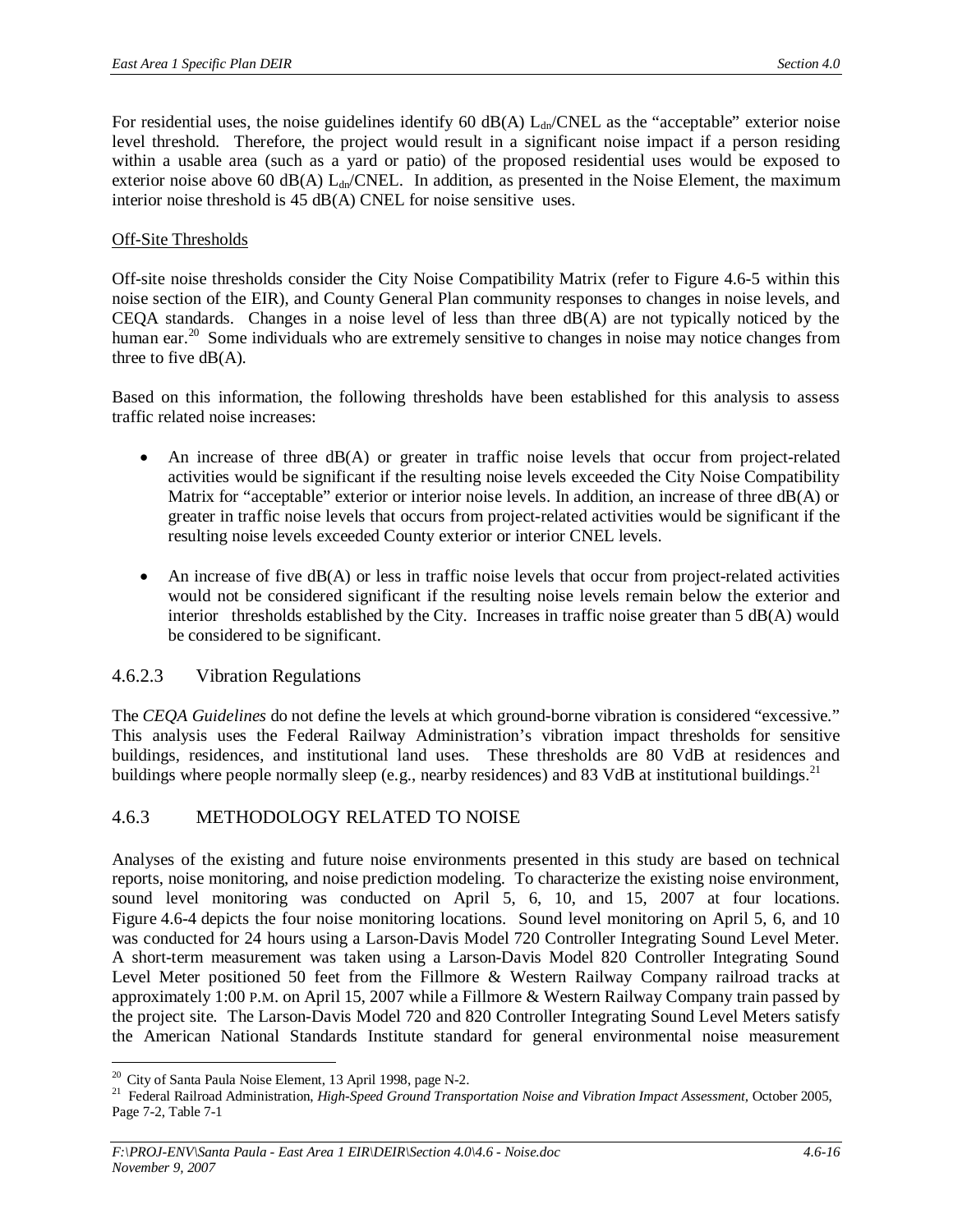instrumentation<sup>22</sup>. Random incidence microphones with windscreens were used given the outdoor (i.e., free field) conditions of the monitoring. The microphones were positioned approximately 1.5 meters above ground level. Wind speeds during noise monitoring ranged from 0 to 5 miles per hour and conditions were partly cloudy or sunny. There was no construction or other abnormal noise conditions present during monitoring.

In order to characterize the ambient roadway noise environment in the project site, noise prediction modeling was conducted based on vehicular traffic volumes along nearby roadway segments. Noise levels were modeled using the Federal Highway Administration Noise Prediction Model (FHWA-RD-77- 108). This model calculates the average noise level in dB(A) CNEL along a given roadway segment based on traffic volumes, vehicle mix, average speeds, roadway geometry, and site conditions. In addition, two segments along SR-126 in the vicinity of the project site were modeled.

Potential vibration impacts were determined using data from the Federal Transit Administration and Caltrans. Noise modeling procedures involved the calculation of existing and future roadway noise levels along local roadway and highway segments. This was accomplished using the Federal Highway Administration Highway Noise Prediction Model (FHWA-RD-77-108). This model calculates the average noise level in dB(A) CNEL along a given roadway segment based on traffic volumes, vehicle mix, average speeds, roadway geometry, and site conditions. Average vehicle noise rates (energy rates) utilized in the Federal Highway Administration Highway Noise Prediction Model have been modified to reflect average vehicle noise rates identified for the state of California by Caltrans<sup>23</sup>. Traffic volumes utilized as data inputs to the noise prediction model were calculated based on peak-hour turning movements provided by Fehr & Peers/Kaku Associates for the 35 local intersections studied in the traffic impact analysis prepared for the project.<sup>24</sup> The total of A.M. and P.M. peak-hour turning movements at the intersections representing the termini of a given roadway segment which would place vehicles on that segment were multiplied by a factor of 6 to estimate the Average Daily Trips (ADTs) for that segment. A factor of six was used based on a comparison of existing condition turning movements provided by the project traffic engineer with the ADTs contained in the Circulation Element of the City of Santa Paula General Plan. The 24-hour traffic distribution was based on FWHA model default parameters and differs from those contained within the City of Santa Paula General Plan. If the distribution contained within the General Plan were used, actual noise levels from those included within this study would be reduced by approximately 0.3 dB(A). Consequently, the use of the default provides a worst-case scenario.

Trains traveling along the Fillmore & Western Railway Company railroad tracks represent an intermittent and infrequent noise source that occurs outside of peak roadway traffic periods. The Fillmore & Western Railway Company operated train noise is a regular noise source. The railway operates trains throughout the year on both a regular and special train schedule. For the most part, the regular train runs on weekends with two round trips on both Saturday and Sunday, and a weekday day trains on some evenings. Special trains run during such times as the Christmas holidays or other holiday or special events. This analysis assumes as worst-case of an average of three trains (6 pass-bys) per day and average speed of 10 miles per hour in along the southern boundary of the proposed project. In order to determine the overall on-site noise levels, train noise levels were combined with future traffic noise levels from SR-126 and Telegraph Road.

<sup>&</sup>lt;sup>22</sup> American National Standards Institute of the Acoustical Society of America, American National Standard Specification for Sound Level Meters ,January-1993

<sup>23</sup> California Department of Transportation, Use of California Vehicle Noise References Energy Mean Emission Levels in STAMINA 2.0 FHWA Highway Traffic Noise Prediction, September 1995.

<sup>&</sup>lt;sup>24</sup> Fehr & Peers/Kaku Associates. Traffic Impact Analysis for the Santa Paula East Area 1 Specific Plan. July 2007.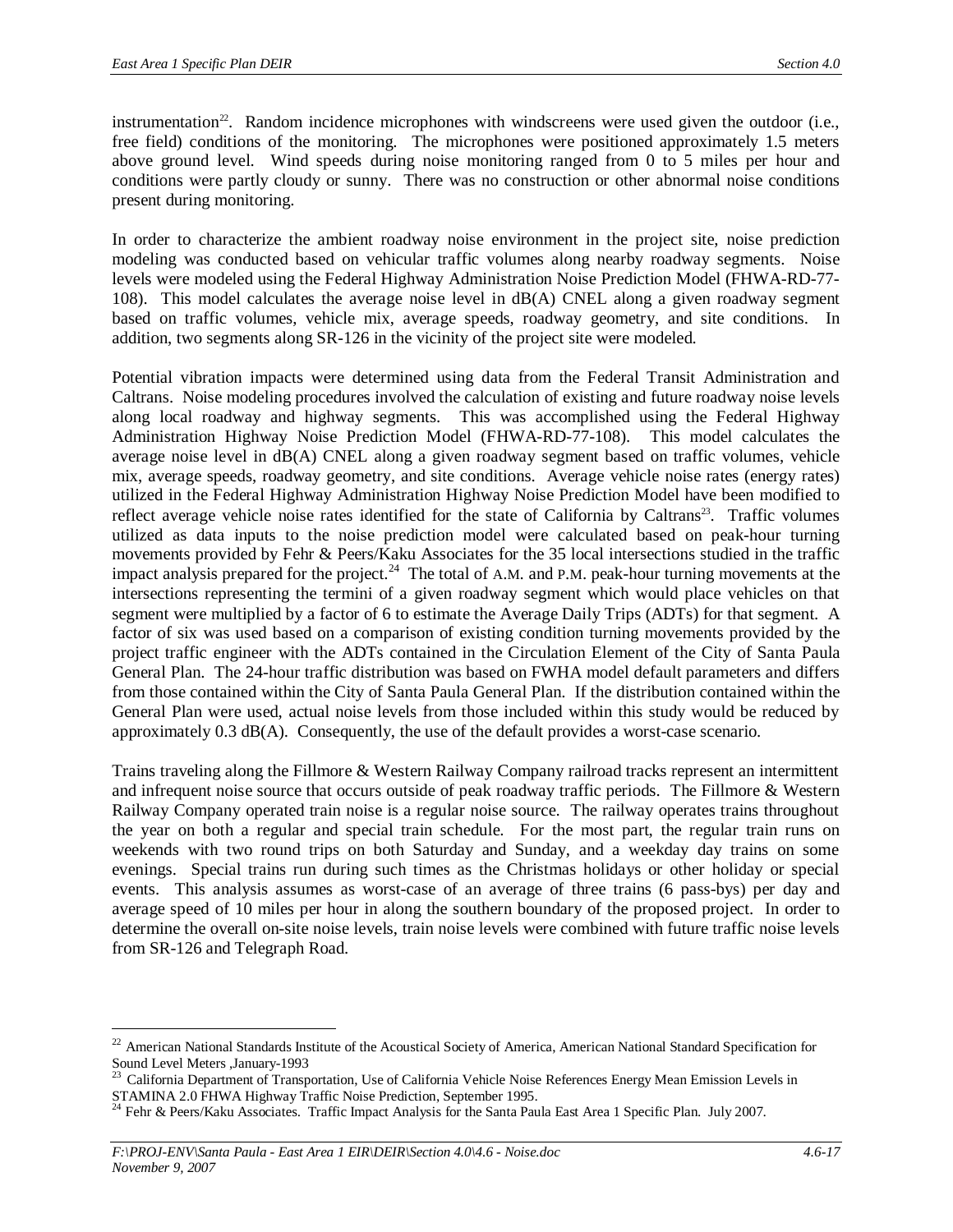# 4.6.4 POTENTIAL IMPACTS*<sup>25</sup>*

# 4.6.4.1 Construction Noise Impacts

#### **Noise**

Steady-state and episodic noise would be generated on-site by equipment used during project construction. Numerous agencies have compiled data regarding the noise-generating characteristics of specific types of construction equipment<sup>26</sup>. This data is presented in Figure  $4.6-6$  (Noise Levels of Typical Construction Equipment). In general, the noisiest phase of construction is site preparation, which usually involves earth-moving, compaction of soils, and the removal of excess materials. High noise levels created by this activity would be associated with the operation of heavy duty trucks, scrapers, graders, backhoes, and front-end loaders used to create the development pad and roadbed. When construction equipment is operating, noise levels can range from 73 to 95 dB(A) at a distance of 50 feet from individual pieces of equipment.

Following site preparation, activities associated with project development include utility infrastructure installation, pouring foundations, interior construction, and site cleanup. Primary noise sources associated with this stage of construction include hammering, diesel generators, compressors, and heavy duty truck traffic. Noise levels are typically in the 60 to 80 dB(A) range at a distance of 50 feet. Introduction of landscaping is generally the final activity, which involves the use of trucks, landscape rollers, and compactors, with noise levels in the 65 to 75 dB(A) range.

The maximum noise level generated by construction equipment would be 95 dB(A) associated with a tractor used for earthmoving.

#### *On-site Sensitive Receptors*

#### Exterior Noise

Not all of the land uses proposed within the Specific Plan would be built concurrently within the project site. Construction is contemplated to occur in four phases over approximately ten years. Consequently, sensitive receptors could be located within close proximity of construction activities and include occupied residential units, schools, and assisted living facilities within completed portions of the project site.<sup>27</sup> As development within the project site occurs over time, there is a potential for completed and occupied homes and other noise-sensitive uses within the project site to be affected by noise from construction within the project site. Except for construction activities occurring between 8:00 A.M. and 6:00 P.M., SPMC § 93.21 establishes an exterior noise standard at residential uses of 65 dB(A) from 7:00 A.M. through 10:00 P.M.

<sup>&</sup>lt;sup>25</sup> Note: There are unincorporated County "islands" to the west (across Santa Paula Creek) and south (Fillmore & Western Railway Company right-of-way) (see Section 4.1 (Land Use), Figure 4.1-3 of this EIR) which are subject to County of Ventura land use controls, including construction activities and associated noise levels. As such, the analysis below evaluates impacts utilizing both the City of Santa Paula and Ventura County noise regulations for these areas where appropriate. By example, although construction noise generated on-site may be in compliance with City of Santa Paula Municipal Code interior and/or exterior standards, these levels and their associated impacts to off-site areas may exceed County of Ventura standards for adjacent unincorporated areas described above.

<sup>&</sup>lt;sup>26</sup> Federal Highway Administration, Highway Construction Noise Handbook, August 2006, Appendix A..

<sup>&</sup>lt;sup>27</sup> Note: See Section 3.0 (Project Description) of this EIR for a discussion of the proposed phasing plan.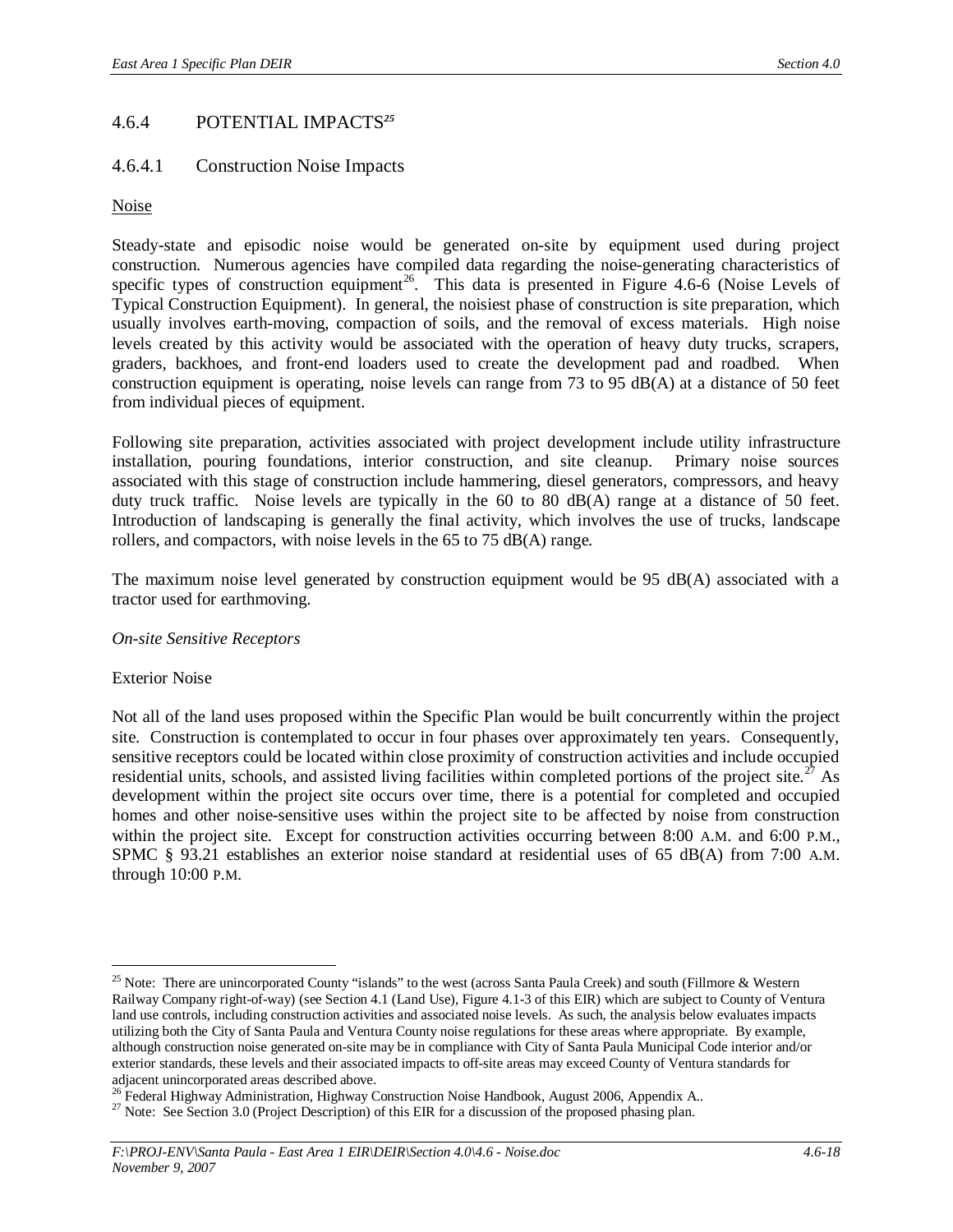|                                |                           |                                                | 60 | 70 | 80 | NOISE LEVEL (dBA) AT 50 FEET<br>90 | 100 | 110 |
|--------------------------------|---------------------------|------------------------------------------------|----|----|----|------------------------------------|-----|-----|
|                                |                           | Compacters (Rollers)                           |    |    |    |                                    |     |     |
|                                |                           | <b>Front Loaders</b>                           |    |    |    |                                    |     |     |
|                                |                           |                                                |    |    |    |                                    |     |     |
|                                | EARTH MOVING              | <b>Backhoes</b>                                |    |    |    |                                    |     |     |
|                                |                           | <b>Tractors</b>                                |    |    |    |                                    |     |     |
|                                |                           | Scrapers, Graders                              |    |    |    |                                    |     |     |
|                                |                           | Pavers                                         |    |    |    |                                    |     |     |
|                                |                           | <b>Trucks</b>                                  |    |    |    |                                    |     |     |
| BY INTERNAL COMBUSTION ENGINES |                           | <b>Concrete Mixers</b>                         |    |    |    |                                    |     |     |
|                                | <b>MATERIALS HANDLING</b> | <b>Concrete Pumps</b>                          |    |    |    |                                    |     |     |
| EQUIPMENT POWERED              |                           |                                                |    |    |    |                                    |     |     |
|                                |                           | Cranes (Movable)                               |    |    |    |                                    |     |     |
|                                |                           | Cranes (Derrick)                               |    |    |    |                                    |     |     |
|                                |                           | Pumps                                          |    |    |    |                                    |     |     |
|                                | STATIONARY                | Generators                                     |    |    |    |                                    |     |     |
|                                |                           | Compressors                                    |    |    |    |                                    |     |     |
|                                |                           | <b>Pneumatic Wrenches</b>                      |    |    |    |                                    |     |     |
|                                | IMPACT<br>EQUIPMENT       | Jack Hammers, Rock Drills                      |    |    |    |                                    |     |     |
|                                |                           |                                                |    |    |    |                                    |     |     |
|                                |                           | Pile Drivers (Peaks)                           |    |    |    |                                    |     |     |
| <b>OTHER</b>                   |                           | Vibrators                                      |    |    |    |                                    |     |     |
|                                |                           | Saws                                           |    |    |    |                                    |     |     |
|                                |                           | Note: Based on limited available data samples. |    |    |    |                                    |     |     |

# Figure 4.6-6 **Noise Levels of Typical Construction Equipment**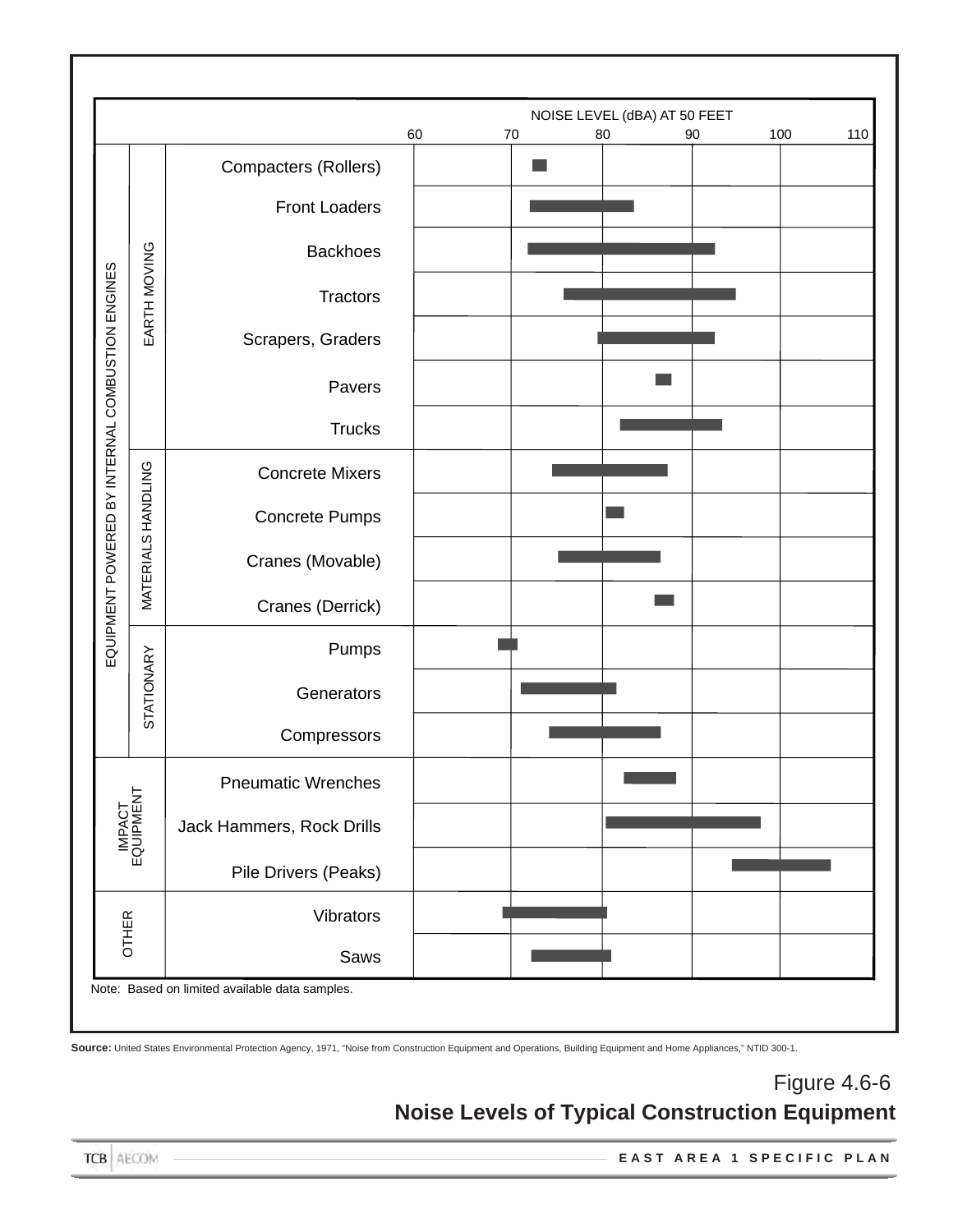Noise generated by on-site construction activities complying with the SPMC (a temporary noise permit can be obtained pursuant to SPMC §93.06) would be less than significant.

#### Interior Noise

Sensitive receptors could be located within close proximity of construction activities and include occupied residential units, schools, and assisted living facilities within completed portions of the project site.<sup>28</sup> As development within the project site occurs over time, there is a potential for completed and occupied homes and other noise-sensitive uses within the project site to be affected by noise from construction within the project site. The City of Santa Paula Noise Element sets an interior noise standard at residential uses of  $45\text{ dB}(A)^{29}$ . Although the City considers construction noise temporary and intermittent, future development within the project site would be required to comply with SPMC §93.21 which generally requires construction noise to be restricted to the hours of 8:00 A.M. to 6:00 P.M. Monday through Friday (though a temporary noise permit can be obtained pursuant to SPMC §93.06). Therefore, noise generated by on-site construction activities would be less than significant.

#### *Off-site Sensitive Receptors*

#### Exterior Noise

Existing sensitive receptors include single-family residences across Santa Paula Creek and to the south between Telegraph Road and SR-126. Both residential locations are approximately 250 feet from the project site at the closest point. Based on an attenuation rate of 7.5 dB(A) per doubling distance for noise generated by a point source at an acoustically "soft" site, the maximum noise level at the single-family residences to west across Santa Paula Creek and to the south between Telegraph Road and SR-126 would be approximately 78 dB(A). Except for construction activities occurring between 8:00 A.M. and 6:00 P.M., SPMC § 93.21 establishes an exterior noise standard at residential uses of 65 dB(A) from 7:00 A.M. through 10:00 P.M. Noise generated by on-site construction activities complying with the SPMC (a temporary noise permit can be obtained pursuant to SPMC §93.06) would be less than significant.

Utilizing County of Ventura thresholds, sensitive receptors located within the unincorporated areas west (across Santa Paula Creek) and south (Fillmore & Western Railway Company right-of-way) the approximately 78 dB(A) exterior maximum would exceed Ventura County noise standards. Therefore, impacts would be considered to be significant.

#### Interior Noise

The City of Santa Paula Noise Element sets an interior noise standard at residential uses of 45 dB(A) Noise generated by on-site construction activities complying with the SPMC (a temporary noise permit can be obtained pursuant to SPMC §93.06) would be less than significant.

Utilizing County of Ventura thresholds, sensitive receptors located within the unincorporated areas west (across Santa Paula Creek) and south (Fillmore & Western Railway Company right-of-way) could experience noise level of approximately 78 dB(A). Assuming a 25 dB(A) exterior to interior reduction which is typical for standard construction would result in a interior noise level of approximately 53 dB(A) and be above County interior threshold levels. Therefore, impacts would be considered to be significant.

<sup>28</sup> Note: See Section 3.0 (Project Description) of this EIR for a discussion of the proposed phasing plan. 29 City of Santa Paula Noise Element, 13 April 1998, page N-19..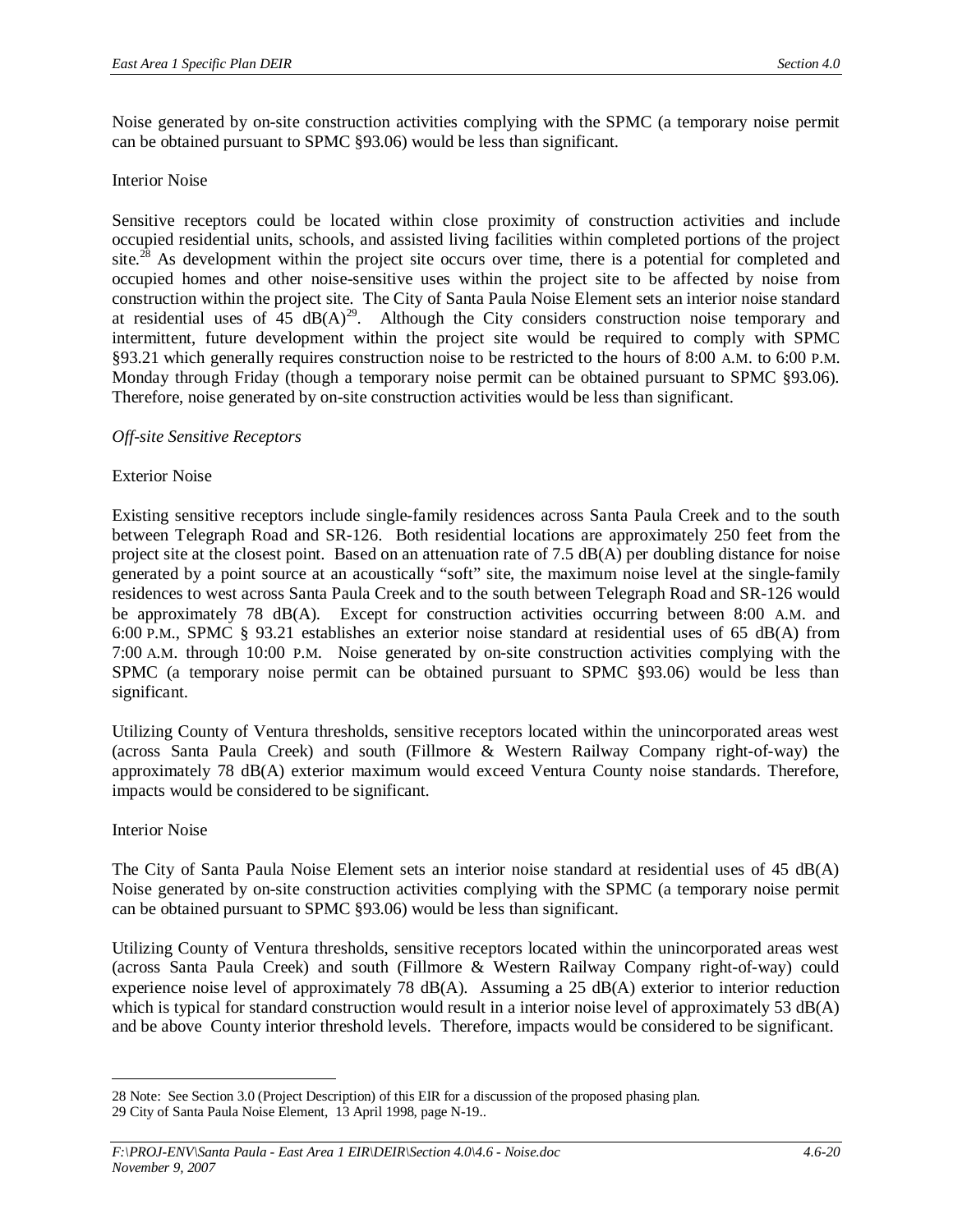#### *Vibration*

Ground vibrations from construction activities very rarely reach a level that can damage structures, but they can achieve an audible range and be felt in buildings proximal to the site. The results from vibration can range from no perceptible effects at the lowest vibration levels, to low rumbling sounds and perceptible vibrations at moderate levels, to slight structural damage at the highest levels. Ground vibrations from construction activities rarely reach levels that can damage structures, but they can achieve the audible and perceptible ranges in buildings close to the construction site. Table 4.6-4 lists vibration source levels for construction equipment.

| <b>EQUIPMENT</b> | <b>APPROXIMATE VDB</b> |                |                |                 |  |  |
|------------------|------------------------|----------------|----------------|-----------------|--|--|
|                  | <b>25 FEET</b>         | <b>50 FEET</b> | <b>75 FEET</b> | <b>100 FEET</b> |  |  |
| Large Bulldozer  |                        |                | 77             | 75              |  |  |
| Loaded trucks    | 86                     | 80             | 76             | 74              |  |  |
| Jackhammer       | 79                     |                | 69             | 67              |  |  |
| Small Bulldozer  | 58                     |                | 48             | 46              |  |  |

#### **TABLE 4.6-4 VIBRATION SOURCE LEVELS FOR CONSTRUCTION EQUIPMENT**

Source: Federal Railroad Administration, *High-Speed Ground Transportation Noise and Vibration Impact Assessment,* December 1998, Page 10-10, Table 10-4.

*On-site Sensitive Receptors*

#### Exterior Vibration

As noted previously, future sensitive receptors include occupied residential units, schools, and assisted living facilities within completed portions of the project site. In addition, the proposed project would be implemented in consecutive phases. While many of the existing buildings within the project site would remain, some demolition activities are proposed. In the event that completed and occupied residential units, schools and assisted living facilities are adjacent to an area under construction and demolition is required, significant vibration impacts could occur. Therefore, impacts associated with vibration during construction are adverse and significant.

#### *Off-site Sensitive Receptors*

# Exterior Vibration

Existing off-site sensitive receptors include single-family residences to the west across Santa Paula Creek and to the south between Telegraph Road and SR-126. Both residential uses are approximately 250 feet from the project site at the closest point. Construction activities in the area of the residential area to the west and south would be in excess of 100 feet of the project site and would not exceed the 80 VdB threshold for residences and buildings. In addition, if annexed to the City, the project site would be subject to the SPMC which restricts construction activities and their associated noise levels. Construction activities would be limited to daytime hours between 8:00 A.M. and 6:00 P.M. Therefore, ground-borne vibration impacts to residences (within the City of Santa Paula) to the west and south of the project site during project construction would be less than significant.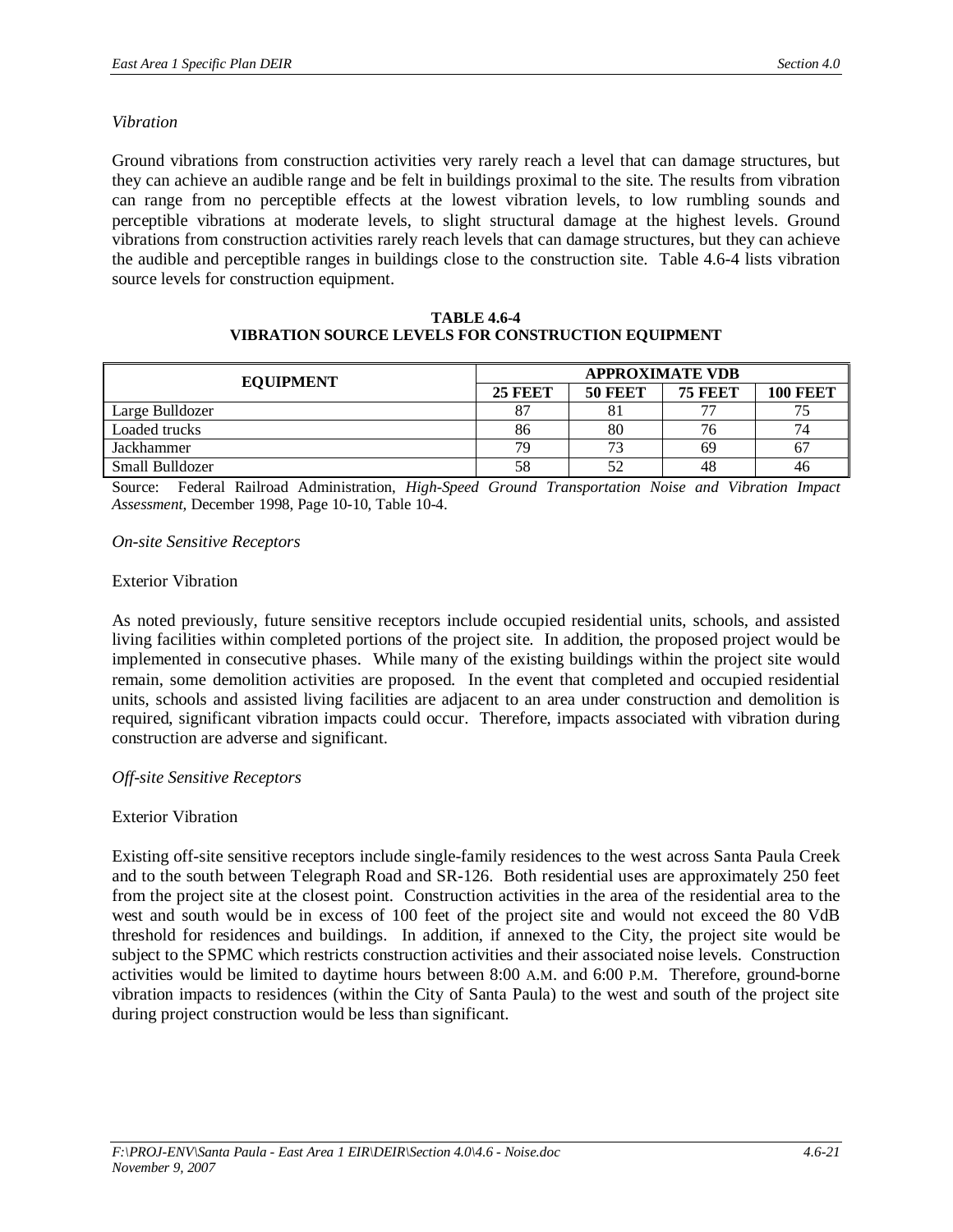# 4.6.4.2 Operations Noise Impacts

Noise

*Roadway Noise*

Off- and On-site Sensitive Receptors

Exterior Noise. Vehicular noise could potentially affect sensitive receptors within the project site, as well as sensitive receptors located along the studied roadway system. Noise generated by traffic volumes with and without the project in the year 2020 along studied roadway segments was calculated as shown in Table 4.6-5. Model results are shown in Table 4.6-5. As shown, noise increases resulting from the project range from 0.1 to 3.7 dB(A) CNEL. Nine roadway segments would generate less roadway noise after the project was constructed because of new traffic distribution patterns. These include street improvements extending Santa Paula Street east over Santa Paula Creek to the extension of Hallock Drive. Future combined roadway noise associated with SR-126 and Telegraph Road was calculated based upon the proposed project and a "no project" alternative. Based on an attenuation rate of 4.5 dB(A) per doubling distance for a line source and an acoustically soft site, the noise level resulting from combined roadway noise generated along SR-126 and Telegraph Road at 75 feet from the centerline of Telegraph Road is estimated as follows: 71.2 dB(A) without the project and 71.7 dB(A) with implementation of the proposed project.<sup>30</sup> Land uses proposed within this area would include light industrial and as such noise levels would be within the acceptable level according to the City's Noise Compatibility Matrix.

As shown in Table 4.6-5, traffic volumes on Harvard Boulevard between Steckel Drive and Palm Avenue, would generate a noise level of 67.2 dB(A) CNEL. As the modeled noise level along this segment under future without project conditions is 64.9 dB(A) CNEL, the proposed project would result in an increase in the ambient noise level along this roadway segment of 2.3 dB(A). As previously discussed, noise level increases up to 3 dB(A) are inaudible to the human ear. Therefore, an increase of 2.3 dB(A) along Harvard Boulevard between Steckel Drive and Palm Avenue would not be perceptible and would not be considered a significant adverse impact.

Traffic volumes on Santa Paula Street between 12th Street and 10th Street would generate a noise level of 61.1 dB(A) CNEL. As the modeled noise level along this segment under future without project conditions is 57.9 dB(A) CNEL, the proposed project would result in an increase in the ambient noise level along this roadway segment of 3.2 dB(A). As previously discussed, an increase of three dB(A) or greater in traffic noise level that occurs from project-related activities would be considered significant if the resulting noise levels would exceed the City Noise Compatibility Matrix for "acceptable" exterior or interior noise levels to be exceeded. This noise level increase would exceed the City Noise Compatibility Matrix for "acceptable" exterior noise levels and would be considered to be a significant impact.

<sup>&</sup>lt;sup>30</sup> Noise level estimates are from Table 4.6-5. Reference distance from SR-126 is 215 feet from centerline and for Telegraph Road is 75 feet from centerline.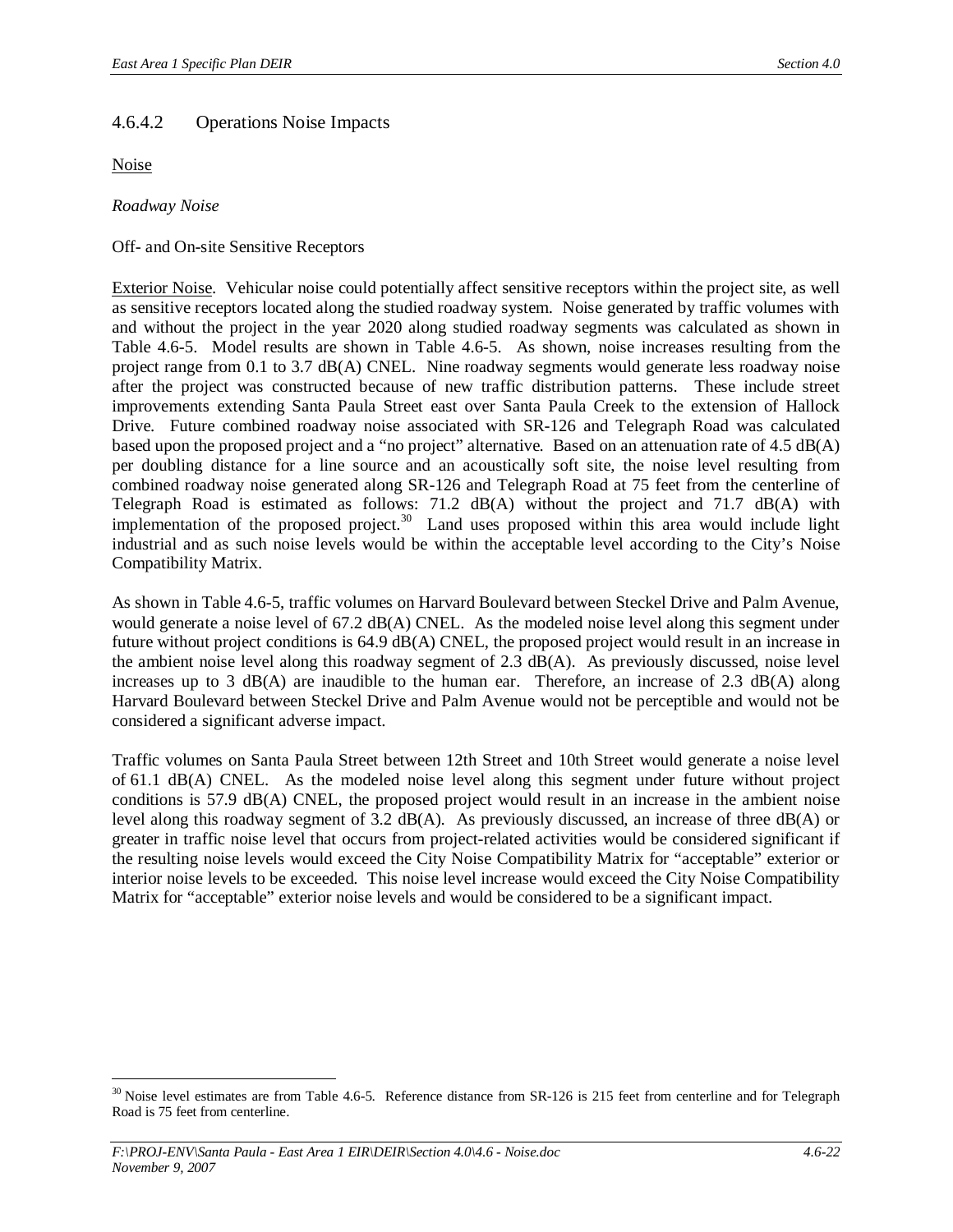Two studied roadway segments, Telegraph Road between Harvard Boulevard (which includes the County island areas to south and west of the project site) and Hallock Drive, and South Mountain Road between Harvard Boulevard and Lemon Road, are within Ventura County jurisdiction. The County noise standard of the General Plan would apply to these two roadway segments. As shown in Table 4.6-5, noise level increases along these roadway segments due to Specific Plan implementation would be 0.4 and 0.5 dB(A) CNEL, respectively. Neither of these noise increases would expose sensitive receptors to a three  $dB(A)$ noise increase over ambient exterior conditions. Therefore, impacts along these two roadway segments would be less than significant.

Implementation of the proposed project would thus result in a significant impact related to noise generated by roadway traffic.

Interior Noise. As previously indicated, noise increases due to Specific Plan implementation range from 0.1 to 3.7 dB(A) CNEL. These increases would also be experienced within interior locations along roadway identified in Table 4.6-5. Of the 46 intersections evaluated, only Santa Paula Street between 12th Street and 10th Street would expose sensitive receptors to a three dB(A) noise increase over ambient City or County interior conditions. Therefore, impacts along two roadway segments would be significant.

Along Santa Paula Street between 12th Street and 10th Street exterior noise levels of 61.1 dB(A) CNEL would be experienced due to an increase in the ambient noise level along this roadway segment of 3.2 dB(A). Nonetheless, assuming a 25 dB(A) reduction in exterior to interior noise levels resulting from standard building construction, interior noise leves would be below threshold level of 45 dB(A) resulting in less than significant impact.

| <b>TABLE 4.6-5</b>                                                                |
|-----------------------------------------------------------------------------------|
| FUTURE WITH AND WITHOUT PROJECT MODELED NOISE LEVELS (dB(A) CNEL) AT 75 FEET FROM |
| <b>ROADWAY CENTERLINE</b>                                                         |

| <b>ROADWAY SEGMENT</b>                                          | <b>2020</b><br>WITHOUT<br><b>PROJECT</b> | <b>2020 WITH</b><br><b>PROJECT</b> | <b>CHANGE</b><br>DUE TO<br><b>PROJECT</b> | <b>SIGNIFICANT</b><br><b>IMPACT?</b> |
|-----------------------------------------------------------------|------------------------------------------|------------------------------------|-------------------------------------------|--------------------------------------|
| 1. Hallock Dr.: SR-126 and Telegraph Rd.                        | 61.0                                     | 64.7                               | 3.7                                       | N <sub>O</sub>                       |
| 2. Telegraph Rd.: Harvard Blvd. and Hallock Dr.                 | 63.2                                     | 63.6                               | 0.4                                       | NO.                                  |
| 3. Harvard Blvd.: 12 <sup>th</sup> St. and Main St.             | 58.4                                     | 60.6                               | 2.2                                       | N <sub>O</sub>                       |
| 4. S. Mountain Rd.: Harvard Blvd. and Lemon Rd.                 | 58.5                                     | 59.0                               | 0.5                                       | N <sub>O</sub>                       |
| 5. Main St.: 12 <sup>th</sup> St. and Harvard Blvd.             | 62.3                                     | 61.4                               | (0.9)                                     | NO.                                  |
| 6. 12 <sup>th</sup> St.: Harvard Blvd. and Main St.             | 59.6                                     | 59.6                               | (0.0)                                     | N <sub>O</sub>                       |
| 7. 12 <sup>th</sup> St.: Main St. and Santa Barbara St.         | 61.1                                     | 60.5                               | (0.6)                                     | N <sub>O</sub>                       |
| 8. 12 <sup>th</sup> St.: Santa Barbara St. and Santa Paula St.  | 61.0                                     | 60.5                               | (0.5)                                     | N <sub>O</sub>                       |
| 9. Santa Paula St.: $12^{th}$ St. and $10^{th}$ St.             | 57.9                                     | 61.1                               | 3.2                                       | <b>YES</b>                           |
| 10. Ojai Rd.: Santa Paula St. and Saticoy St.                   | 62.3                                     | 61.3                               | (1.0)                                     | N <sub>O</sub>                       |
| 11. Ojai Rd.: Saticoy St. and Orchard St.                       | 64.1                                     | 64.4                               | 0.3                                       | N <sub>O</sub>                       |
| 12. Ojai Rd.: Orchard St. and Richmond Rd.                      | 64.5                                     | 64.7                               | 0.2                                       | N <sub>O</sub>                       |
| 13. 10 <sup>th</sup> St.: Santa Paula St. and Santa Barbara St. | 62.7                                     | 62.1                               | (0.6)                                     | NO.                                  |
| 14. Santa Barbara St.: $10^{th}$ St. and $12^{th}$ St.          | 56.8                                     | 56.0                               | (0.8)                                     | NO.                                  |
| 15. 10 <sup>th</sup> St.: Santa Barbara St. and Main St.        | 62.3                                     | 62.1                               | (0.2)                                     | NO.                                  |
| 16. Main St.: $10^{th}$ St. and $12^{th}$ St.                   | 59.3                                     | 59.1                               | (0.2)                                     | N <sub>O</sub>                       |
| 17. 10 <sup>th</sup> St.: Main St. and Harvard Blvd.            | 62.1                                     | 62.3                               | 0.2                                       | N <sub>O</sub>                       |
| 18. 10 <sup>th</sup> St.: Harvard Blvd. and SR-126              | 63.7                                     | 63.8                               | 0.1                                       | N <sub>O</sub>                       |
| 19. 10 <sup>th</sup> St.: SR-126 On/Off Ramps North and South   | 60.7                                     | 60.8                               | 0.1                                       | NO.                                  |
| 20. Harvard Blvd.: $10^{th}$ St. and $12^{th}$ St.              | 62.7                                     | 63.5                               | 0.8                                       | N <sub>O</sub>                       |
| 21. Harvard Blvd.: 8 <sup>th</sup> St. and 10 <sup>th</sup> St. | 63.5                                     | 64.2                               | 0.7                                       | NO                                   |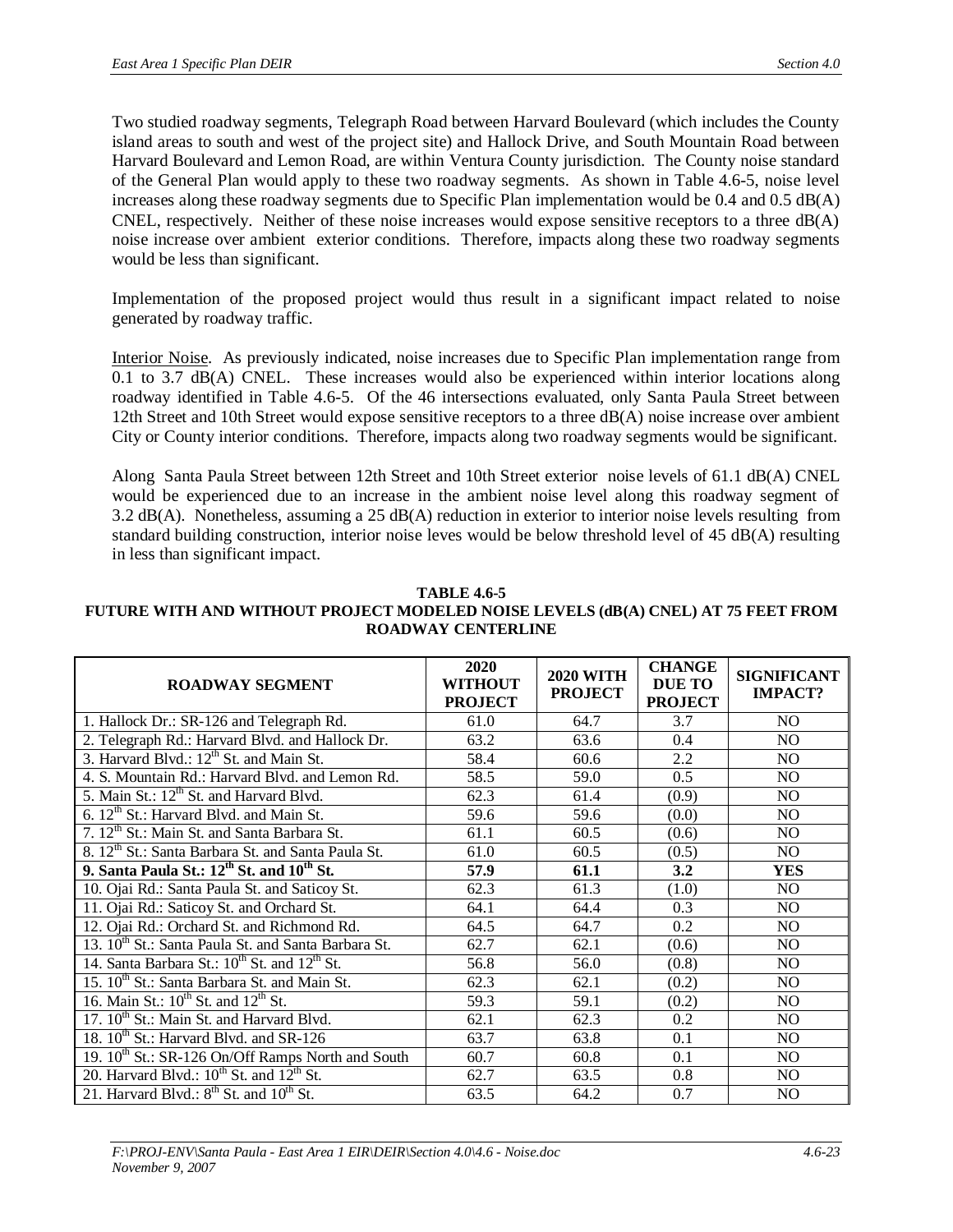| <b>ROADWAY SEGMENT</b>                                            | 2020<br><b>WITHOUT</b><br><b>PROJECT</b> | <b>2020 WITH</b><br><b>PROJECT</b> | <b>CHANGE</b><br><b>DUE TO</b><br><b>PROJECT</b> | <b>SIGNIFICANT</b><br><b>IMPACT?</b> |
|-------------------------------------------------------------------|------------------------------------------|------------------------------------|--------------------------------------------------|--------------------------------------|
| 22. 8 <sup>th</sup> St.: Harvard Blvd. and Main St.               | 60.3                                     | 60.6                               | 0.3                                              | <b>NO</b>                            |
| 23. Main St.: 8 <sup>th</sup> St. and 10 <sup>th</sup> St.        | 59.5                                     | 59.6                               | 0.1                                              | NO                                   |
| 24. 8 <sup>th</sup> St.: Main St. and Santa Paula St.             | 60.7                                     | 61.3                               | 0.6                                              | N <sub>O</sub>                       |
| 25. Santa Paula St.: 8 <sup>th</sup> St. and 10 <sup>th</sup> St. | 60.8                                     | 62.3                               | 1.5                                              | N <sub>O</sub>                       |
| 26. Santa Paula St.: Palm Ave. and 6 <sup>th</sup> St.            | 61.2                                     | 61.9                               | 0.7                                              | N <sub>O</sub>                       |
| 27. Harvard Blvd.: Palm Ave. and 8 <sup>th</sup> St.              | 64.5                                     | 64.9                               | 0.4                                              | N <sub>O</sub>                       |
| 28. Main St.: Palm Ave. and 8 <sup>th</sup> St.                   | 60.0                                     | 60.4                               | 0.4                                              | NO                                   |
| 29. Palm Ave.: Santa Paula St. and Santa Barbara St.              | 60.1                                     | 60.4                               | 0.3                                              | N <sub>O</sub>                       |
| 30. Palm Ave.: Santa Barbara St. and Main St.                     | 61.2                                     | 61.4                               | 0.2                                              | N <sub>O</sub>                       |
| 31. Palm Ave.: Main St. and Harvard Blvd.                         | 62.4                                     | 62.4                               | 0.0                                              | N <sub>O</sub>                       |
| 32. Palm Ave.: Harvard Blvd. and SR-126                           | 62.9                                     | 63.0                               | 0.1                                              | NO                                   |
| 33. Palm Ave.: SR-126 On/Off Ramps North and                      | 61.0                                     | $\overline{61.1}$                  | 0.1                                              | NO                                   |
| South                                                             |                                          |                                    |                                                  |                                      |
| 34. Harvard Blvd.: Steckel Dr. and Palm Ave.                      | 64.9                                     | 67.2                               | 2.3                                              | N <sub>O</sub>                       |
| 35. Harvard Blvd.: Peck Rd. and Steckel Dr.                       | 64.1                                     | 64.2                               | 0.1                                              | N <sub>O</sub>                       |
| 36. Steckel Dr.: Harvard Blvd. and Main St.                       | 58.6                                     | 58.6                               | 0.0                                              | N <sub>O</sub>                       |
| 37. Main St.: Steckel Dr. and Palm Ave.                           | 60.0                                     | 60.3                               | 0.3                                              | N <sub>O</sub>                       |
| 38. Steckel Dr.: Main St. and Santa Paula St.                     | 57.3                                     | 57.3                               | 0.0                                              | N <sub>O</sub>                       |
| 39. Santa Paula St.: Steckel Dr. and Palm Ave.                    | 61.6                                     | 61.9                               | 0.3                                              | N <sub>O</sub>                       |
| 40. Santa Paula St.: Peck Rd. and Steckel Dr.                     | 60.8                                     | 61.1                               | 0.3                                              | NO                                   |
| 41. Peck Rd.: Telegraph Rd. and Santa Paula St.                   | 63.0                                     | 63.1                               | 0.1                                              | N <sub>O</sub>                       |
| 42. Peck Rd.: Faulkner Rd. and Telegraph Rd.                      | 62.8                                     | 62.9                               | 0.1                                              | N <sub>O</sub>                       |
| 43. Faulkner Rd.: SR-126 and Peck Rd.                             | 62.7                                     | 62.0                               | (0.7)                                            | N <sub>O</sub>                       |
| 44. Peck Rd.: Faulkner Rd. and SR-126                             | 61.0                                     | 61.2                               | 0.2                                              | N <sub>O</sub>                       |
| 45. SR-126 east of Hallock Dr.                                    | 77.3                                     | 77.9                               | 0.6                                              | N <sub>O</sub>                       |
| 46. SR-126 between 10 <sup>th</sup> St. and Hallock Dr.           | 77.3                                     | 77.9                               | 0.6                                              | N <sub>O</sub>                       |

#### **TABLE 4.6-5 FUTURE WITH AND WITHOUT PROJECT MODELED NOISE LEVELS (dB(A) CNEL) AT 75 FEET FROM ROADWAY CENTERLINE**

Source: Impact Sciences, 2007.

#### Airport Noise

#### *Off- and On-site Sensitive Receptors*

Exterior Noise. As previously noted, the Santa Paula Airport is located on a 38-acre site south of SR-126, approximately one mile southwest of the project site. According to the Noise Element of the Santa Paula General Plan, aircraft noise is generally not a problem in the City because the general aircraft travel pattern is south of the City, over the Santa Clara River, and the required approach and departure altitude is at least 1,500 feet.<sup>31</sup> Figure 4.6-3 shows noise contours from  $SR-126$ ,  $SR-150$ , and the Santa Paula Airport. As shown, the 60 dB(A) contour extends approximately 1,000 feet into the southern portion of the project site. Open space is proposed within the majority of this portion of the project site.

Residential, commercial, and neighborhood center uses are proposed within the remainder of the 60 dB(A) noise contour and project site overlap. According to City of Santa Paula thresholds, an exterior noise level of 60 dB(A) would be acceptable for sensitive receptors and, therefore, any uses proposed

<sup>31</sup>City of Santa Paula. "Noise Element." *City of Santa Paula General Plan*. 13 April 1998. p. N-7.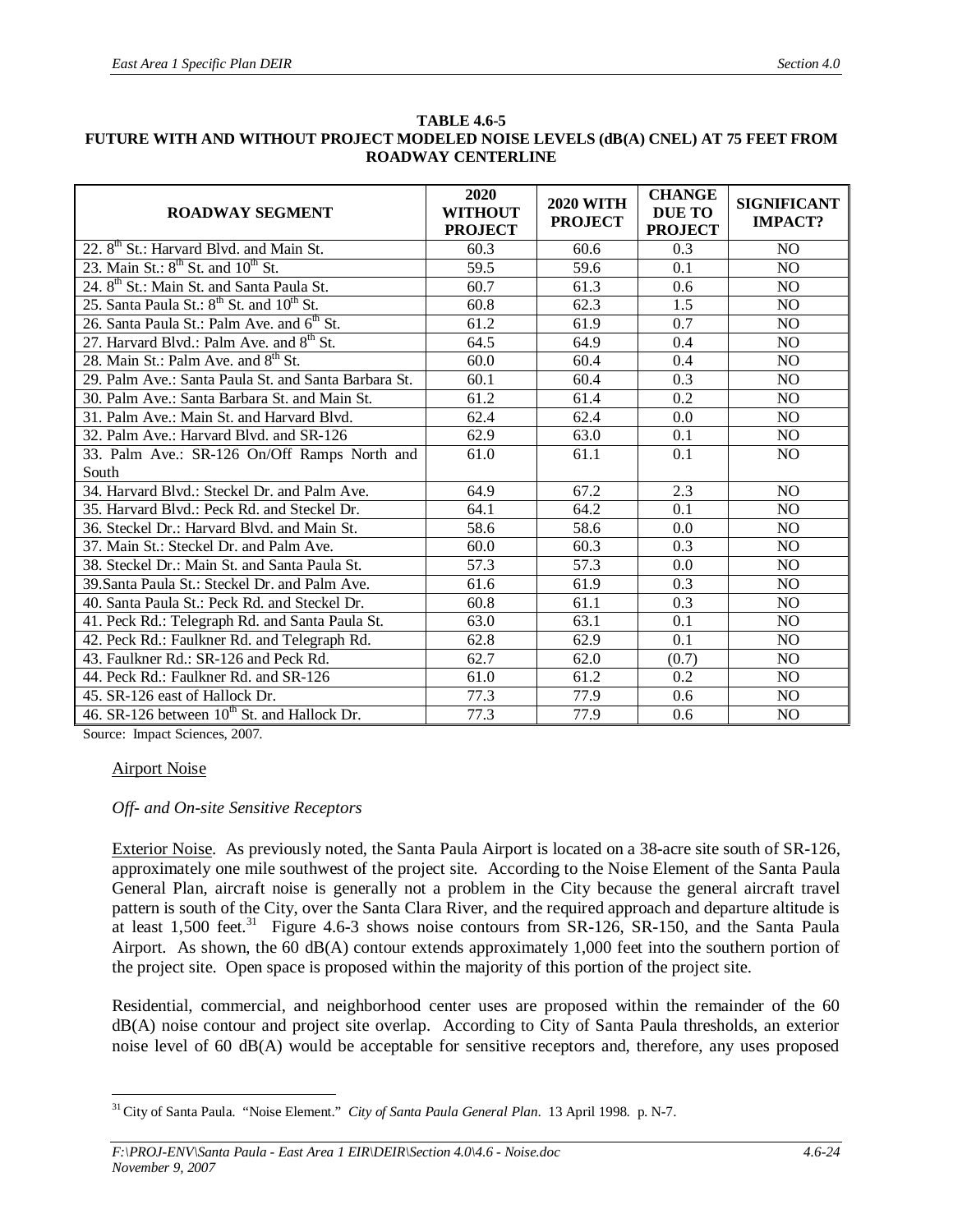within that portion of the project site would not be exposed to significant noise levels. Impacts would be less than significant.

Thus, as discussed above, while the proposed project is located within one mile of the Santa Paula Airport, it would not expose people residing or working in the project site to excessive noise due to the aircraft travel pattern. Therefore, implementation of the proposed project would not result in significant impacts related to noise generated by the nearby public airport.

Interior Noise. As previously indicated, the  $60 \text{ dB}(A)$  contour extends approximately 1,000 feet into the southern portion of the project site. Residential, commercial, and neighborhood center uses are proposed within the 60 dB(A) noise contour and project site overlap. According to City of Santa Paula thresholds. interior noise level of 45 dB(A) would be acceptable for sensitive receptors. Assuming a standard construction reduction of approximately 25 dB(A), overall noise level on the project site as a result of aircraft noise would be below 45 dB9A), and, therefore, any uses proposed within that portion of the project site would not be exposed to significant noise levels. Impacts would be less than significant.

#### Railroad Noise

#### *Off- and On-site Sensitive Receptors*

Exterior Noise. As previously noted, trains traveling on the Fillmore & Western Railway Company rightof-way represents an intermittent noise source. Currently, the Fillmore & Western Railway Company operates tourist-oriented trains between 12:00 P.M. and 3:00 P.M. on Saturdays and Sundays. The tracks are also used by one freight train, which passes by the Specific Plan area twice on Mondays, Wednesdays, and Fridays between the hours of 8:00 A.M. and 12:00 P.M. As shown in Figure 3-4 (East Area 1 Illustrative Plan) (see Section 3.0 (Project Description) of this EIR), light industrial/mixed use and open space land uses are proposed along the southern Specific Plan area boundary. The Santa Paula Branch Rail Line Corridor is currently classified as Federal Railroad Administration Track Class 1, the lowest track classification. Class 1 limits freight to a maximum speed of 10 mph, and passenger trains to 15 mph.  $32$  Because the Fillmore & Western Company has an at-grade crossing at Highway 126, and is entering and exiting the City of Santa Paula near project site, trains speed of less than 10 mph<sup>33.</sup> Assuming an average of three trains (6 pass-bys) per day and speed of 10 miles per hour along the southern boundary of the Specific Plan, predicted noise levels at 90 feet from the railway centerline would be 63  $dB(A)$  CNEL.<sup>34</sup> When combined with traffic noise, overall exterior noise levels would be approximately 72.2 dB(A) CNEL at 75 feet from the Telegraph Road centerline. Due to its proximity to the Fillmore & Western Railway Company railroad track, uses proposed within southern potion of the Specific Plan are primarily non-noise-sensitive and include light industrial, office, limited retail, open space and roads. However, limited residential uses in the form of work/live units on upper floor residences over commercial spaces are proposed. Work/live and residential units would be sensitive receptors to railroad noise and an adverse significant impact could result depending on building orientation and design.

Interior Noise. As previously indicated, limited residential uses in the form of work/live units on upper floor residences over commercial spaces are proposed. Work/live and residential units would be sensitive receptors to railroad noise and there is the potential for interior noise levels to be above 45  $dB(A)$ depending on building orientation and design. Consequently, interior noise levels could be significant. Applying a 25 dB(A) interior to exterior reduction which is typical of standard construction would result

<sup>&</sup>lt;sup>32</sup> Ventura County Transportation Commission, Draft Final Report Santa Pula Branch Line Rail Study, March 2007.

<sup>&</sup>lt;sup>33</sup> Telephone conversation with Teresa Wilkerson, Owner, Fillmore & Western Railway Company, 1 November 2007.

<sup>&</sup>lt;sup>34</sup> Advanced Engineering Acoustics, July 2006.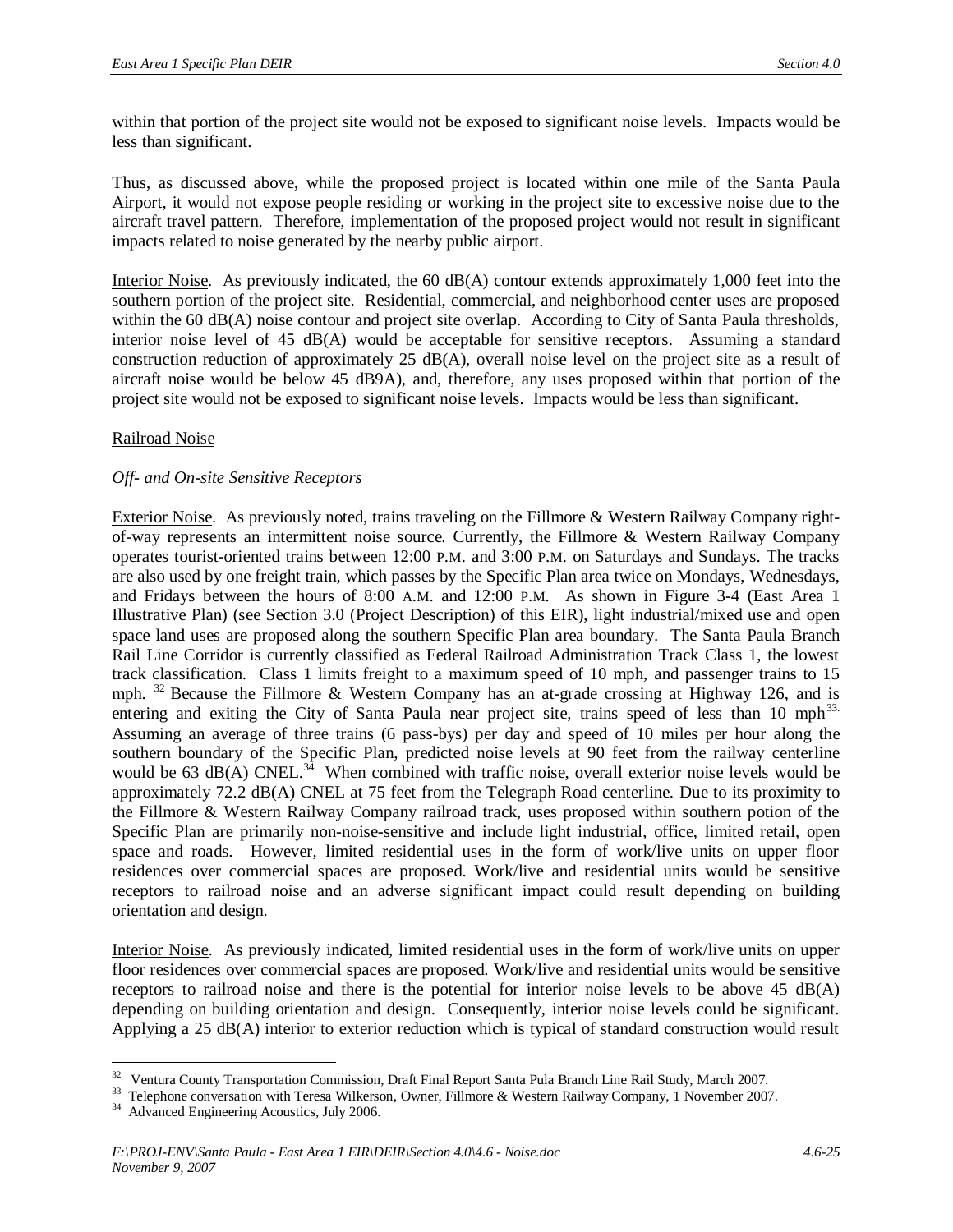in an interior noise level of approximately  $47.2 \text{ dB}(A)$  and would be above the City's General Plan noise threshold of 45 dB(A). Therefore, impacts to work/live or residential units would be significant.

## Vibration

## *Off- and On-site Sensitive Receptors*

Exterior Vibration. As previously noted, operating trains are a source of ground-borne vibration. The Fillmore & Western Railway Company railroad tracks runs adjacent to the southern boundary of the project site. Currently, the Fillmore & Western Railway Company operates tourist-oriented trains between 12:00 P.M. and 3:00 P.M. on Saturdays and Sundays. The tracks are also used by one freight train, which passes by the project site twice on Mondays, Wednesdays, and Fridays between the hours of 8:00 A.M. and 12:00 P.M. As shown in Figure 3-4 (East Area 1 Illustrative Plan) (see Section 3.0 (Project Description) of this EIR), light industrial/mixed use and open space land uses are proposed along the southern Specific Plan area boundary. Due to its proximity to the Fillmore & Western Railway Company railroad track, uses proposed within southern potion of the Specific Plan are primarily non-noise-sensitive and include light industrial, office, limited retail, open space and roads. However, limited residential uses in the form of work/live units on upper floor residences over commercial spaces are proposed. The proposed work/live units would be a sensitive receptor to ground-borne vibration.

According to the 2002 Caltrans Transportation Related Earthborne Vibrations study, train-generated vibration passes below the threshold of perception or 65 VdB at a distance of 90 meters, or 295 feet, from train tracks.<sup>35</sup> The Caltrans study identifies the threshold of annoyance or approximately 80 VdB as 20 meters, or 66 feet, from train tracks, given that vibration is constant. In this case, the vibration from the railroad track would not be constant (up to 6 trains trips per day), would be approximately 75 feet from the track, and below 80 VdB resulting in less than significant impacts.

# 4.6.5 MITIGATION MEASURES

# 4.6.5.1 Mitigation Measures for Short Term Construction Noise

The following mitigation measures are proposed to minimize construction noise impacts. Even though construction of the proposed project is not expected to result in significant short-term noise impacts within the City, these same mitigation measures must be applied to further reduce noise impacts to the extent feasible:

- N-1 Stationary construction equipment, such as pumps, generators, or compressors, must be placed as far from noise sensitive uses as feasible during all phases of project construction.
- N-2 All construction equipment must be equipped with appropriate mufflers in good working condition.
- N-3 Before any site activity, the contractor will be required to submit a material haul route plan to the City of Santa Paula and Ventura County for review and approval. The contractor must ensure that the approved haul routes are used for all materials hauling, to minimize exposure of sensitive receivers to potential adverse noise levels from hauling operations.

<sup>35</sup>California Department of Transportation, Division of Environmental Analysis. *Transportation Related Earthborne Vibrations*. 20 February 2002. p. 17.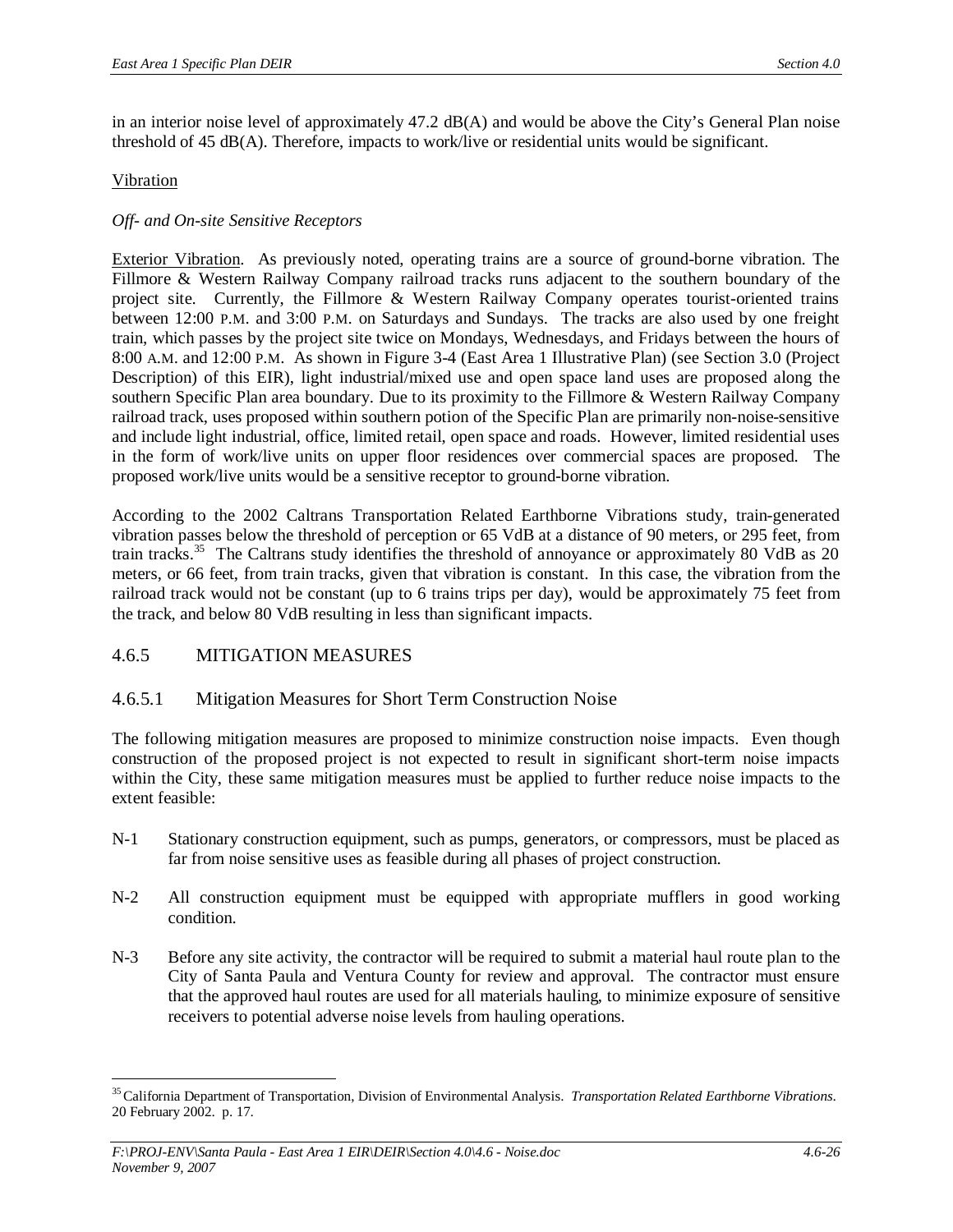The following mitigation measures are proposed to minimize vibration impacts during construction:

- N-4 Notification must be provided to all occupied residences within 200 feet of an area where construction activities are anticipated to result in ground-borne vibration of more than 80 VdB at least 10 days in advance of such activities.
- N-5 During all site preparation, grading and construction, the construction contractor must ensure that all stockpiling and vehicle staging areas are located away from existing residences to the extent feasible.
- 4.6.5.2 Mitigation Measures for Operations Noise

The following measures are proposed to minimize noise impacts generated during project operation:

- N-6 Where feasible and consistent with City standards, any paving or repaving of Santa Paula Street between 12th Street and 10th Street that must be conducted in conjunction with implementation of the proposed project should utilize asphalt rubber paving material consisting of 20 percent or more recycled rubber and 80 percent paving grade asphalt.
- N-7 Where feasible and consistent with City standards, speed limits on arterials experiencing significant noise impacts such as Santa Paula Street between 12th Street and 10th Street should be reduced. Each 5 mile per hour reduction in speed limits can decrease the CNEL level by about 1  $dB(A)$
- N-8 Noise sensitive work/live and residential units proposed within Specific Plan Planning Area E must be designed so that interior noise levels attributable to exterior sources exceeding 60 dB(A) CNEL do not exceed City interior noise standard (45 dB(A) CNEL). An acoustical analysis of the effectiveness of noise insulation of proposed construction must be required and documented during permit review, showing that the building materials and construction specifications are adequate to meet the interior noise standard (45 dB(A) CNEL). Examples of building materials and construction specifications that may be used to meet the interior noise standard include the following:
	- Exterior livable space, such as balconies, must be oriented northward;
	- South-facing windows and sliding glass doors must be double-paned, mounted in frames with low rates of air filtration (0.5 cubic foot per minute or less, per American National Standard Institute specifications) and a sound transmission coefficient rating of 30 or greater;
	- Solid-core exterior doors must be constructed with perimeter weather stripping and threshold seals; and
	- South-facing roof or attic vents must be baffled.
- N-9 Written disclosure of maximum exterior and interior noise levels expected at work/live and residential units and at light industrial, office, and retail uses within Planning Area E must be provided to those purchasing or leasing such uses.
- N-10 Work/live and residential units, light industrial, office, and retail uses within Planning Area E must be located a minimum of 66 feet from the railroad tracks.